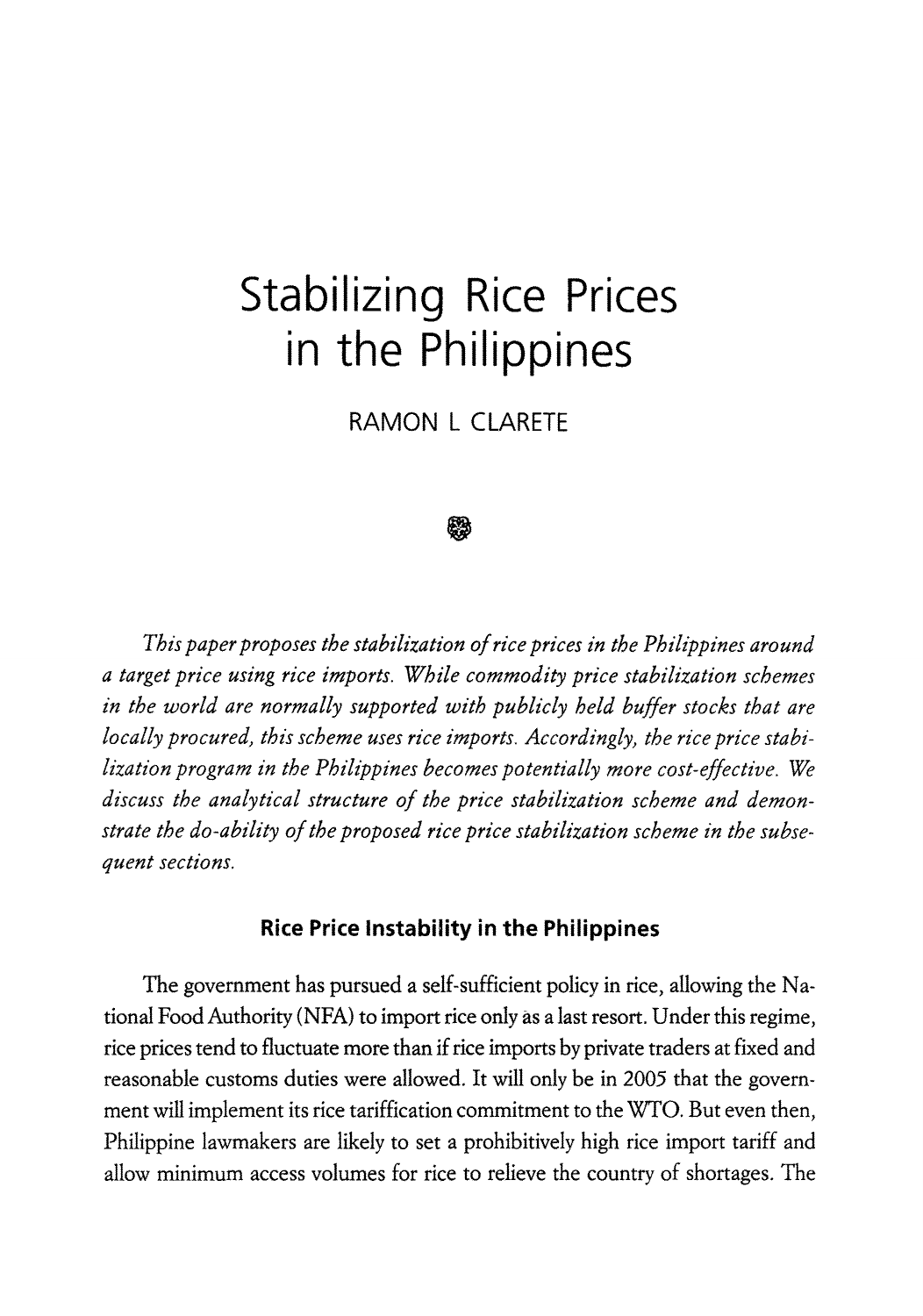post-tariffication rice import regime, therefore, is likely to emulate the current one. Thus, rice price instability is expected to endure.

Rice prices are observed to follow a random path through time, responding to the changes in key fundamentals mostly affecting the supply of rice. Normally, these price fluctuations do not create economic and political problems for society. But to ensure that, the Philippine government maintains rice buffer stocks to keep price fluctuations within an acceptable range. Since the 1970s, the NFA has maintained warehouses in strategic places, bought rice during the main harvest, and released rice stocks during the lean third quarter of the year.

One needs to consider both the intra-year and inter-year variations of rice prices. The former refers to variations which are seasonal in nature while the latter set of variations captures the random occurrences of abnormal shocks to the rice economy including occurrences of drought, other natural calamities affecting rice production and policy shocks. Intra-year variations tend to be predictable unlike inter-year variations. (Islam and Thomas, 1993)

One measure of intra-year price instability is the percentage deviation of monthly wholesale prices from their 3-month moving average. Figure 1 illustrates this measure for rice prices in the Philippines. The peaks approaching five percent are roughly spaced a year apart to reflect the normal increases in rice prices during the lean third quarter of the year. It is also observed in the Figure that the declines of rice prices are likewise spaced to depict the harvest months of the year, during the last quarter of a given year. Over 90 % of these deviations fall within plus and minus 5% of the average (see Figure 1 below).

It is interesting to note that observations in 1995 exceeding 5% depict the food insecurity the country experienced in that year. The accepted range for wholesale rice prices to deviate from their expected price in a given period may be between plus and minus 5%. It is equally interesting to point out that despite supply shortages due to drought in 1997 and 1998, rice prices tended to be closer to average because of adequate quantities of imported rice during these years.

The other type of price instability is inter-year variability of monthly wholesale prices from their levels a year ago. The extent of variability is shown in Figure 2 for the period from 1991 to 1999. The instability tends to display more randomness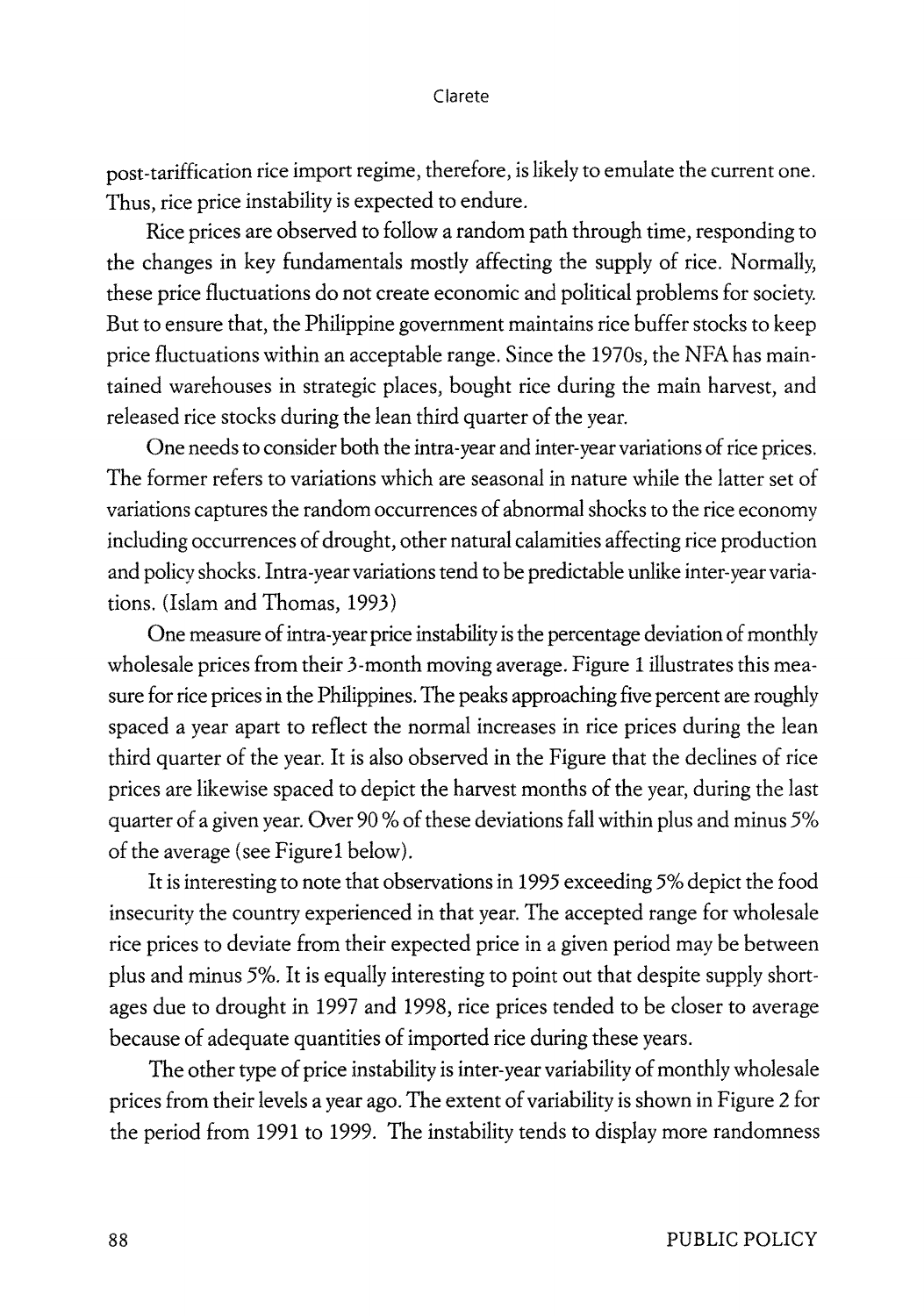

**FIGURE1**  Percent Deviations of Monthly Wholesale Rice Prices

and is larger compared to the intra-year variability. The increase of annual prices between 1994 and 1995 was about *25* percent, reflecting an extreme occurrence of inter-year price instability. It is important to note that despite the E1 Nino weather phenomenon in 1997 and 1998, annual wholesale prices of rice either declined or increased moderately, reflecting the role of imported rice stocks in offsetting local supply shortages. On average, the change in yearly prices is less than 10%.

# **Price Band for Rice**

A price band for rice is a range of wholesale prices of rice that the population is deemed to tolerate, i.e. these prices in the range do not require any substantive reallocation of resources of household budgets. There are then no major spillovers of rice price changes to the rest of the economy. Rice price fluctuations are socially tolerated if these do not lead to a sustained and widespread dissatisfaction regard-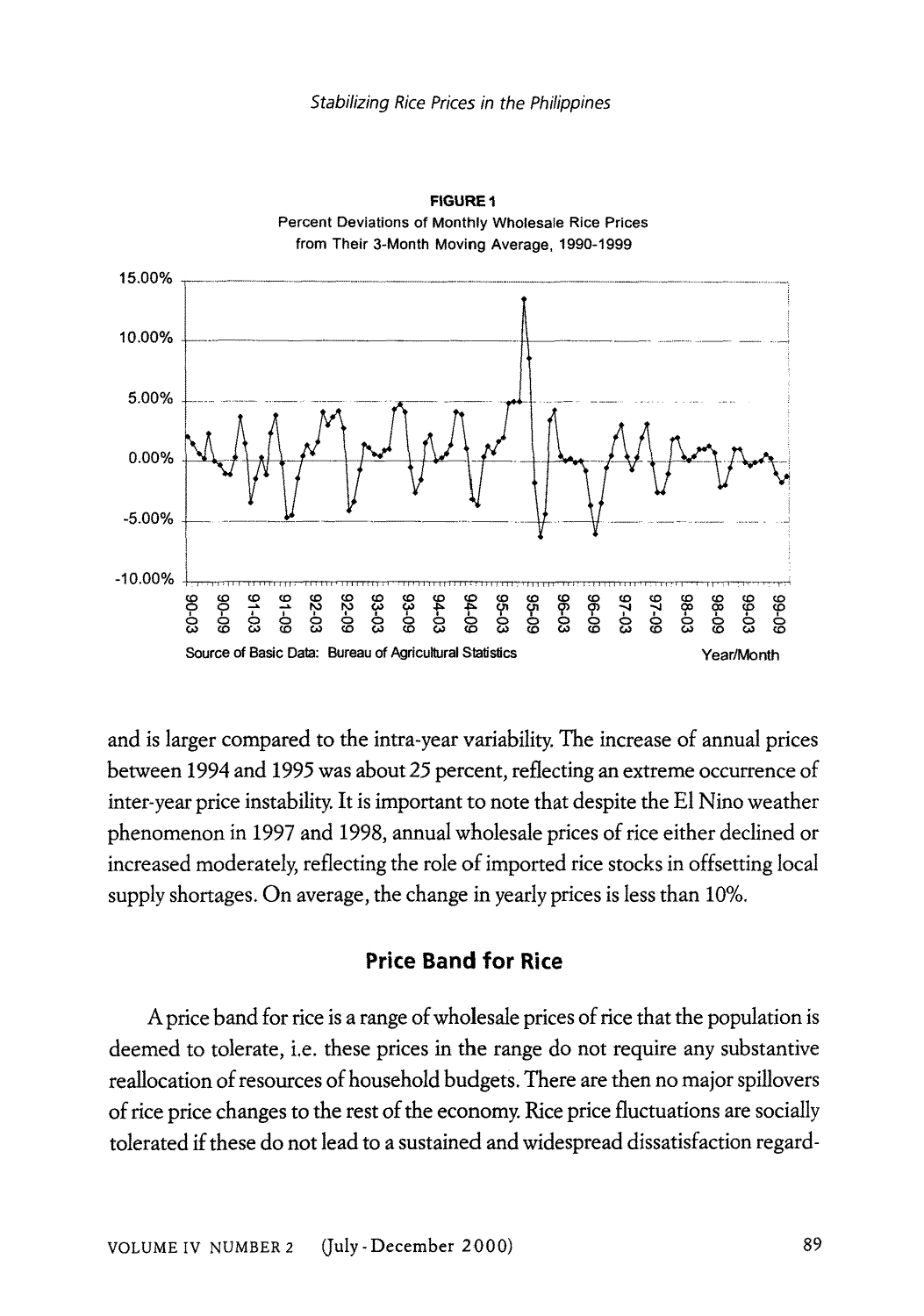

**FIGURE2**  Percent Deviations of Monthly Wholesale Rice Prices

ing such price movements from a group or groups of stakeholders. The discontent is readily observable in the media. It is possible that a government official may have

**Rice price fluctuations are socially tolerated if these do not lead to a sustained and widespread dissatisfaction regarding such price increases**  to resign from public service because of the social tensions arising from changes in rice prices.

Formally, the price band is a set of wholesale prices of rice, *p <sup>8</sup> ,* such that actual market prices of rice are in this set. That is,  $p^{T}(1-\alpha) \leq p^{R} \leq p^{T}(1+\alpha)$ .  $\alpha$  is the largest tolerated proportionate deviation in absolute value terms of wholesale prices from the target price of rice,  $p<sup>T</sup>$ . The target price is pegged to the world price of rice,  $p^w$ , in foreign currency terms. That is,  $p^r = ep^w(1 + \tau)$ . This linkage is to take advantage of the relatively higher stability of world rice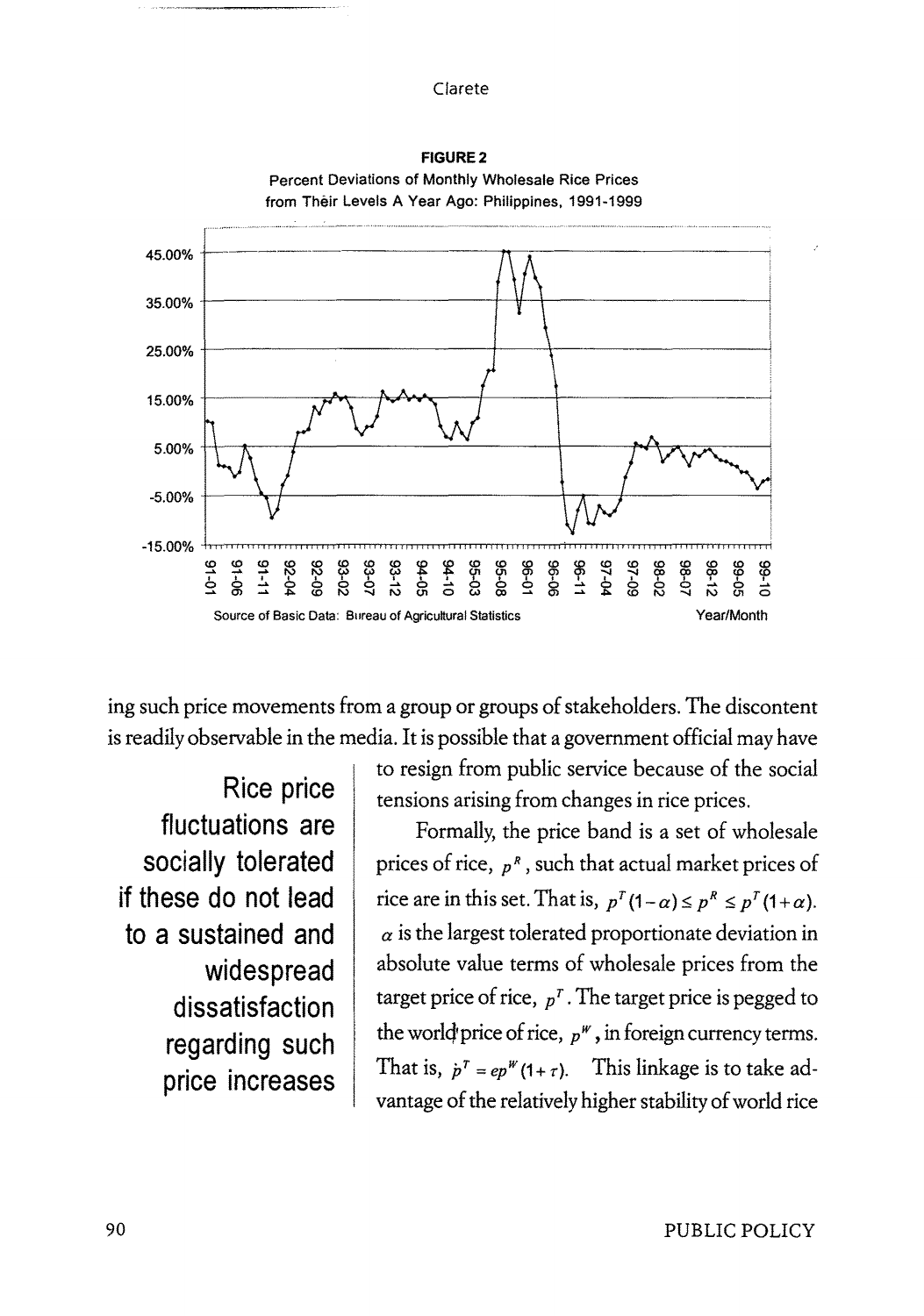prices. The exchange rate, *e,* may introduce instability, a matter that is dealt with in the form of a variable import levy,  $\tau$ .

The levy reflects an appropriate level of protection for domestic rice producers. It takes into consideration the risk of market disruption of rice in the world, relative ease of access to rice substitutes and the size of the adjustment costs of rice farmers to other means of livelihood.

## **Empirical Estimate of the Rice Price Band**

The price band requires three parameters: the trade protection to rice producers; the highest tolerated deviation of actual rice prices from the target price; and the growth of the target price of rice.

## *Trade Protection*

The implicit tariff protection for rice, *t,* is used to estimate t. That is,

$$
t = \frac{1}{n} \sum_{j=1}^{n} \frac{(p_j^R - ep_j^W)}{ep_j^W}.
$$

In order to control for quality, time and location of transaction, the world price of rice, Bangkok F.O.B. 35% broken, is used. To this price in local currency is added the cost of freight, insurance, handling costs at the port of Manila, transport and handling cost from port to first warehouse and storage cost. The in-situ warehouse cost is computed with these variables and compared with the average wholesale domestic price of rice.

As shown in Table 1, the average implicit tariff protection for rice producers is about fifty percent. As discussed above, this is our estimate for the equivalent trade protection of existing import restricting measures. Accordingly, the border price of rice is adjusted by the factor 1.5 to get the target price. That is,  $p^T = ep^W(1.5)$ .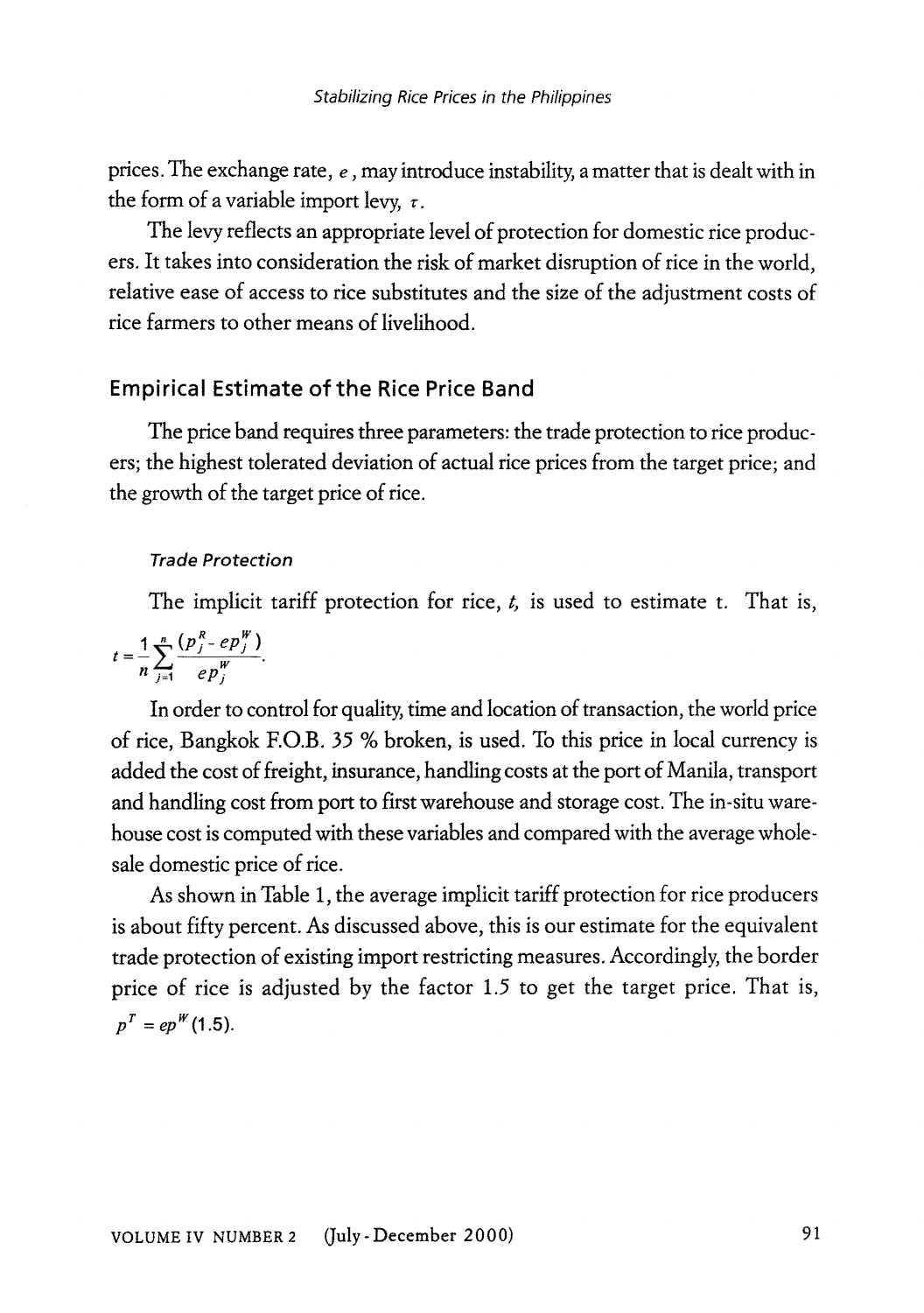| Rice Price / Cost                                 | Unit                   | 1995     | 1996     | 1997     | 1998      | 19991     | Average |
|---------------------------------------------------|------------------------|----------|----------|----------|-----------|-----------|---------|
| Average Peso Exchange Rates <sup>2</sup>          | \$/m                   | 25.71    | 26.22    | 29.47    | 40.89     | 38.95     |         |
| World Price <sup>3</sup>                          | \$/mt                  | 290.00   | 271.50   | 267.00   | 274.00    | 238.20    |         |
| Freight, Insurance (Bangkok to Mni) 4             | $\frac{\epsilon}{\pi}$ | 49.04    | 45.91    | 45.15    | 46.33     | 40.28     |         |
| Cost insurance Freight                            | \$/rr                  | 339.04   | 317.41   | 312.15   | 320.33    | 278.48    |         |
| Cost insurance Freight (in Pesos)                 | Pint                   | 8,716.70 | 8,322.52 | 9.199.06 | 13.098.45 | 10,846.80 |         |
| Plus: Manila Port Handling <sup>5a</sup>          | Pm                     | 116.70   | 111.42   | 123.15   | 175.36    | 145.21    |         |
| Landed Cost                                       | <b>Pmt</b>             | 8.833.40 | 8.433.94 | 9,322.22 | 13,273.81 | 10.992.01 |         |
| <b>Plus: Transportation to First Warehouse</b>    | Pm                     | 129.80   | 129.80   | 129.80   | 207.68    | 233.00    |         |
| Storage Cost <sup>5</sup>                         | Pm                     | 264.00   | 264.00   | 400.00   | 163.70    | 152.23    |         |
| Handling Cost <sup>5</sup>                        | Pm                     | 48.40    | 48.40    | 44.00    | 44.00     | 40.00     |         |
| <b>h Situ Warehouse Cost</b>                      | Pmt                    | 9,275.60 | 8,876.14 | 9.896.02 | 13,689.19 | 11,417.24 |         |
| <b>h Situ Warehouse Cost</b>                      | Pîkg                   | 9.28     | 8.88     | 9.90     | 13.69     | 11.42     |         |
| Average Metro Manila Wholesale Price <sup>6</sup> | Pikg                   | 13.93    | 16.07    | 15.31    | 15.68     | 16.26     |         |
| <b>Implicit Tariff</b>                            | %                      | 50       | 81       | 55       | 15        | 42        | 49      |

#### **TABLE** 1: Estimated Implicit Tariff Protection on Rice Production: 1995-1999

Sources:

<sup>1</sup>Cost data for 1999 is taken from the survey of private sectors

<sup>2</sup> Based on Reference Exchange Rate Bulletin, Treasury, BSP (1999 data is based on average exchange rate from Jan to Nov)

<sup>3</sup> Based on FAO Food Outlook, (April 1999 Issue) Market New s (WTO), Thai Rice 35% broken, WR. rrilled, indicative survey price, fob, Bangkok ( 1999 data is based on Jan to May average price)

4 Based on 1999 percentage of Freight and Insurance to World Price = 0.1691016

\$ a Based on 1999 percentage of Manila Port Handling Cost to Landed Cost = 0.0133875

s r-.FA

## Width of the Band

The width of the price band depends on the estimated value of  $\alpha$ . We computed the percent deviation of monthly domestic wholesale prices of rice from their respective three-month moving average. The probability distribution of such percentage deviations is computed. The range of percentage deviations containing the largest frequency of observations is chosen as the estimate.

Table 2 shows the frequency distribution of changes in monthly wholesale rice prices from 1990 to 1999. The percentage deviations of monthly prices from their 3-month moving average typically fall between minus 5% and plus 5%. Slightly over 95 % of the observations fall under these categories. The three observations for intra-year price variations belonging to the categories exceeding plus five percent occurred in 1995.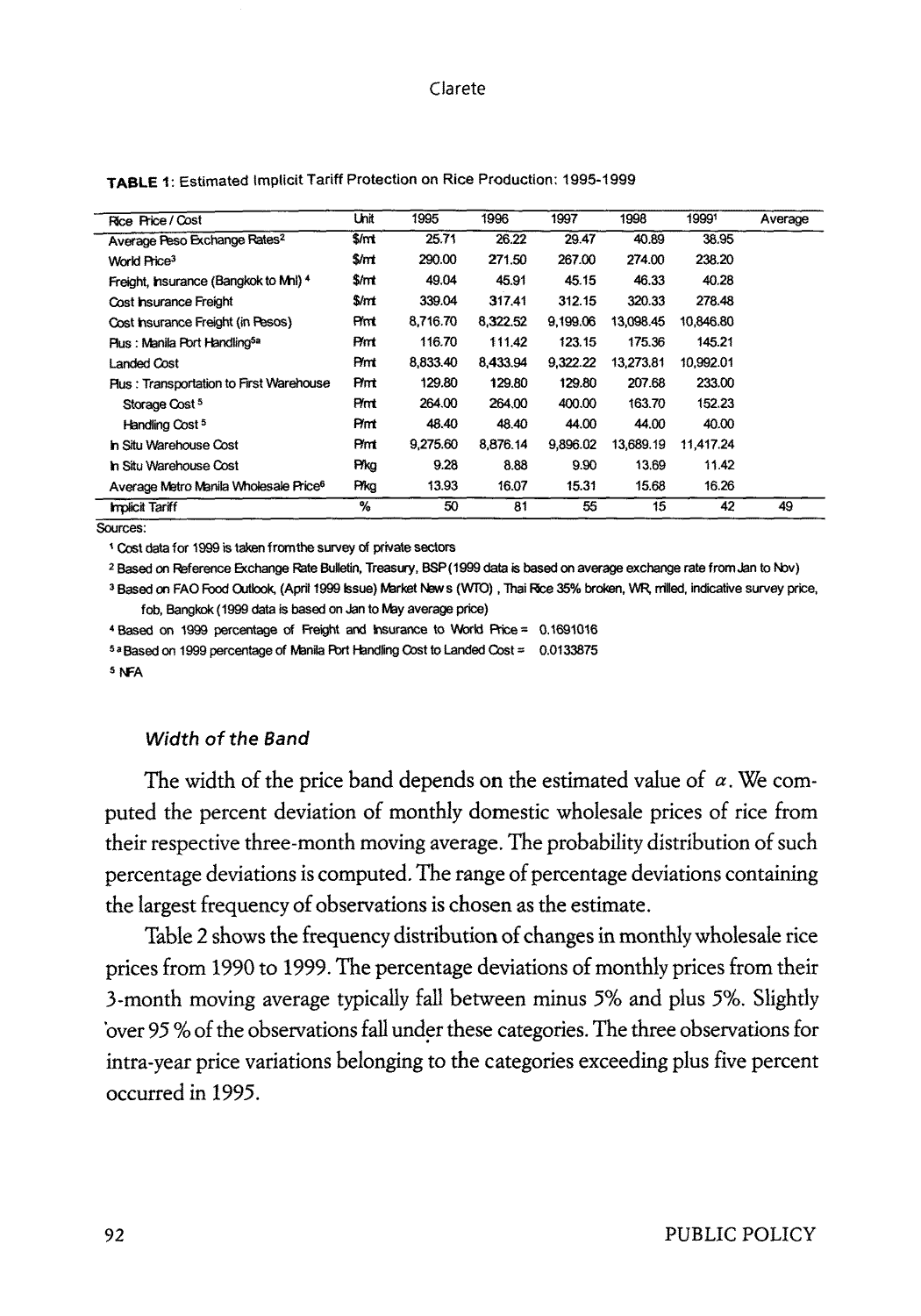|                                  | Intra-Year: Deviations from 3-<br>Month Moving Average |                        | Inter-year: Deviations from<br>Previous Year (1991-1999) |                        |  |
|----------------------------------|--------------------------------------------------------|------------------------|----------------------------------------------------------|------------------------|--|
|                                  | Number of<br>Observations                              | Percentage<br>to Total | Number of<br>Observations                                | Percentage<br>to Total |  |
| Up to $-15%$                     | 0                                                      | $0.00\%$               | 0                                                        | $0.00\%$               |  |
| Greater than -15% and up to -10% | 0                                                      | $0.00\%$               | 4                                                        | 4.08%                  |  |
| Greater than -10% and up to -5%  | 2                                                      | 1.71%                  | 10                                                       | 10.20%                 |  |
| Greater than -5% and up to 0%    | 41                                                     | 35.04%                 | 14                                                       | 14.29%                 |  |
| Greater than 0% and up to 5%     | 71                                                     | 60.68%                 | 23                                                       | 23.47%                 |  |
| Greater than 5% and up to 10%    | 2                                                      | 1.71%                  | 19                                                       | 19.39%                 |  |
| Greater than 10% and up to 15%   |                                                        | 0.85%                  | 16                                                       | 16.33%                 |  |
| Greater than 15% and up to 20%   | 0                                                      | $0.00\%$               | 8                                                        | 8.16%                  |  |
| Greater than 20% and up to 30%   | 0                                                      | $0.00\%$               | 4                                                        | 4.08%                  |  |
| Total                            | 117                                                    | 100.00%                | 98                                                       | 100.00%                |  |

**TABLE** 2: Frequency Distribution of Changes In Monthly Wholesale Rice Prices, 1990-1999.

Source of Basic Deta: Bureau of Agricultural Statistics

## Changes in Target Prices

As for inter-year variations, the monthly wholesale prices are compared with their respective levels a year before in Table 2. About 67% of observed annual changes in monthly prices fall within minus and plus 10%.

In this section, the concept of a band of rice prices we would define as "stable" is discussed. Formally, prices are deemed to be stable if the following conditions hold:

- Wholesale rice prices fluctuate within minus to plus five  $(5%)$  percent of the target price;
- Target rice price is the world price of rice in pesos adjusted for the equivalent tariff protection of existing import restricting measures; and
- The absolute value of the annual change in the target rice price is no more than ten percent (10%).

(「上の)の)がいい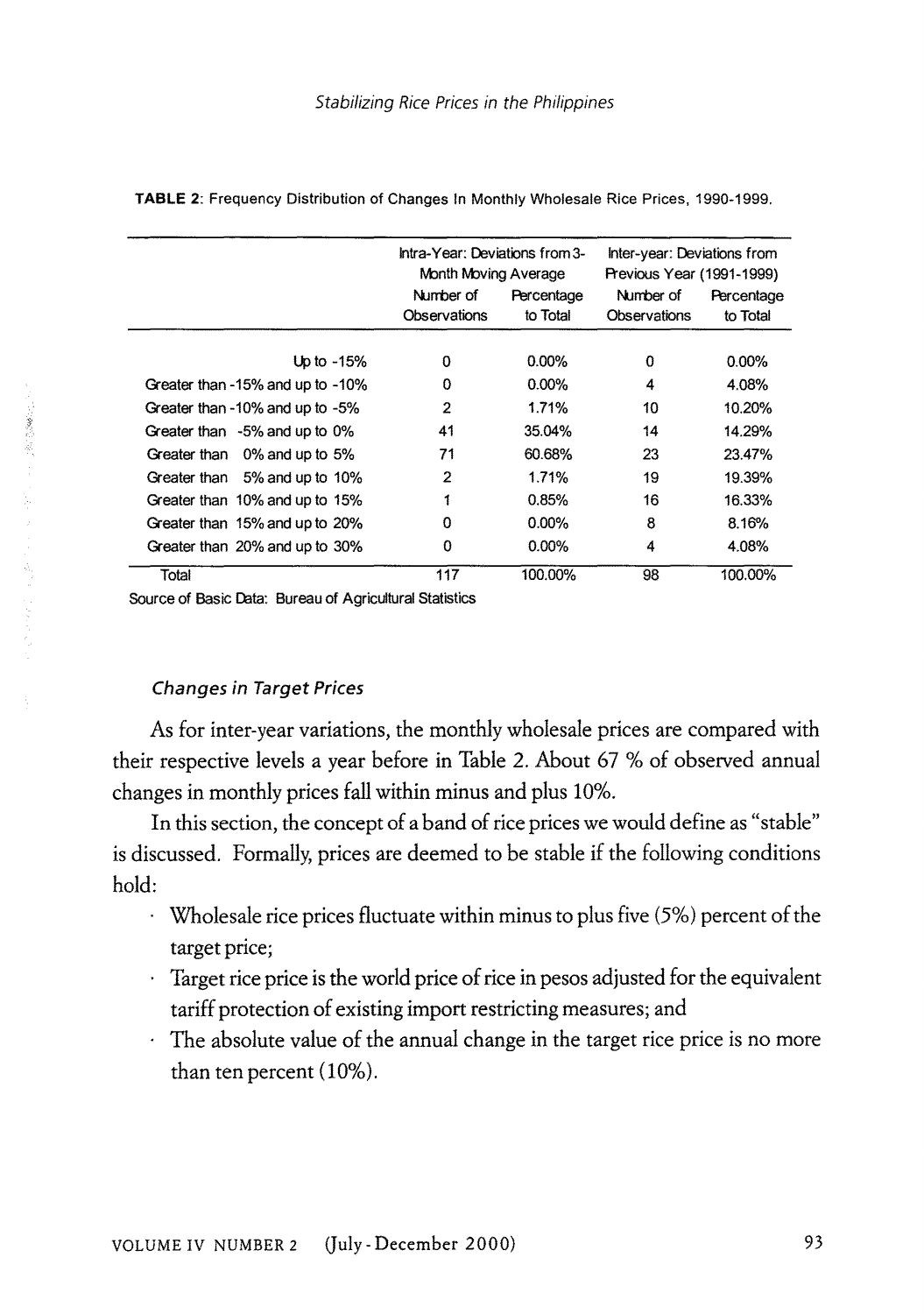# /1/ustrating the Price Band

Figure *3* illustrates the estimated price band and compares this with observed quarterly wholesale rice prices in the Philippines from 1995 to 1998. The target wholesale prices of rice per quarter are the same in each year as the annual average rather than quarterly projected world price of rice is used in estimating the price band. That is, before the start of a given year, authorities are expected to obtain an annual world price of rice for the incoming year and to use this in estimating the target price. The boundaries of the price band are one plus and one minus five percent of the target price.

The target price goes up and down depending upon the world price of rice and the exchange rate. Figure 3 shows that the target price increased in 1997 and 1998 because of the devaluation of the Philippine peso. On the other hand, as world prices fell in 1996, the target price likewise declined.

Changes in target price may exceed expectations by the millions of households in the country. The increase in the target price between 1997 and 1998 was about 40 percent, pushing wholesale prices by five pesos for each kilogram of rice. Rice consumers did not go through this problem as observed wholesale prices remained below the target price for 1998 (see Figure 3).



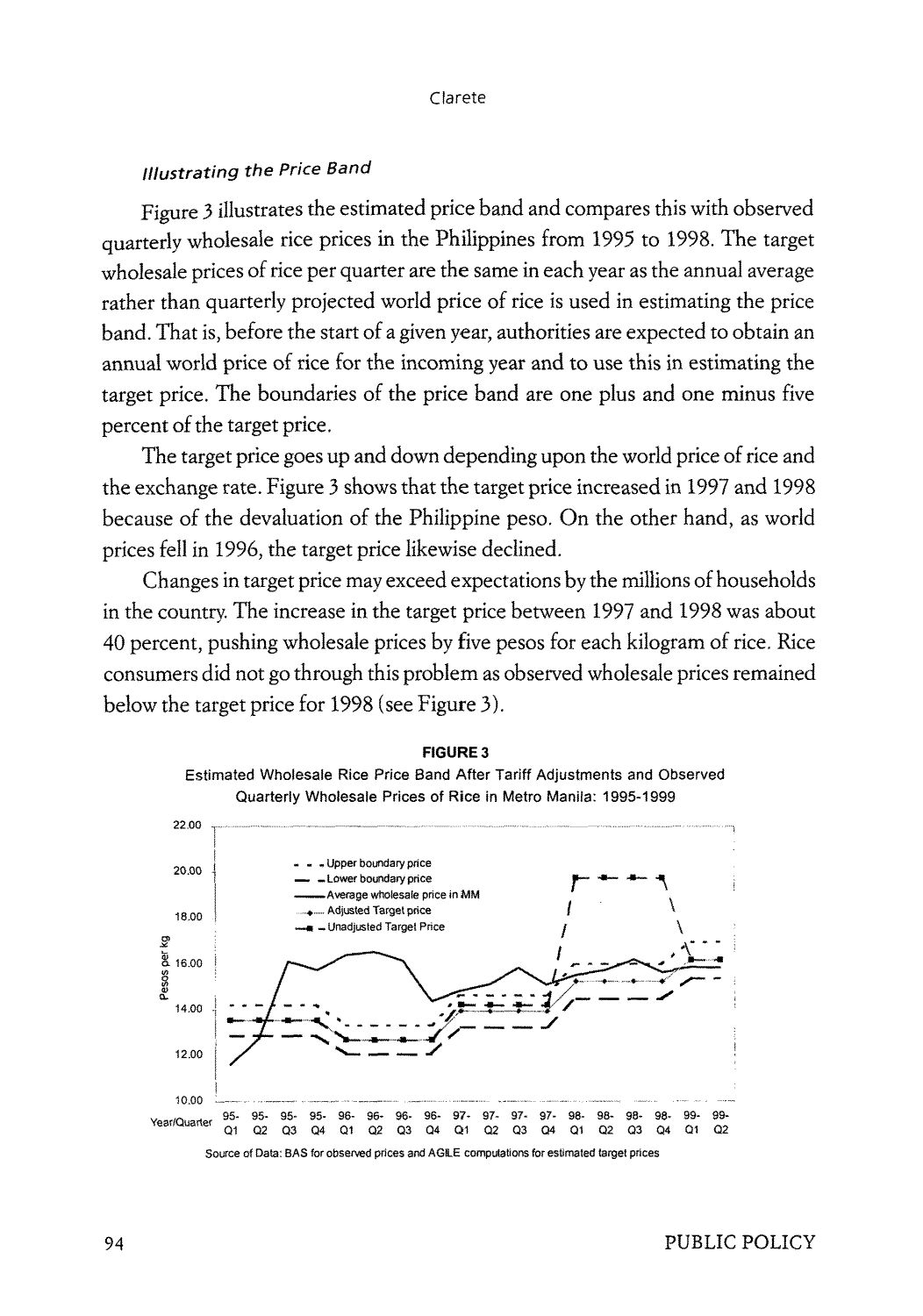Implementing the unadjusted target price for 1998 (see Figure 3) would have been a major concern. If we take 1995 as a case in point, the change in average annual prices was only 27 percent. In that year, there was a public clamor protesting the manner by which rice policies were implemented. In Figure 3, the unadjusted target price jumped by nearly 40% between 1997 and 1998.

The issue at hand is inter-period variability. Even if fluctuations of rice prices were confined within the price band, changes in the level of the target price and thus, the price band of rice may pose a major problem. An appropriate width of the price band is one that addresses the intra-period variability, that is, we confine the range of deviations of actual prices from some norm which is the target price in this case to one that the population is prepared to tolerate.

To cope with the problem of inter-period variability, the statutory tariff protection can be adjusted to compensate for autonomous changes in world prices, the exchange rate or in the cost items that have to do with bringing the imported stock into the country, keeping inter-period variability within tolerable range. Trade protection of farmers is reduced when either world prices or the exchange rate goes up in order to keep the inter-period changes of target prices within the accepted range of no more than 10 percent in absolute value terms.

Table 3 illustrates the adjustments that may have to be made. The Table reproduces the unadjusted target prices as illustrated in Figure 3 above. The column following this shows the percentage changes. The target prices for 1997, 1998 and 1999 exceed the appropriate range of year-to-year changes in the target price. Appropriate adjustments to the tariff rate are thus made for these years and are shown in the subsequent columns of the Table.

Figure 3 shows both the adjusted and unadjusted target prices of rice. The adjustment allows the economy to avoid the 1998 price peak and to catch up with the 1999 prices. The rule of thumb of keeping changes in the target prices within the appropriate range of minus and plus ten percent allows the economy to avoid temporary price peaks or gradually to catch up with long term increases or decreases in prices. Between 1996 and 1999 for instance, one observes an upward trend in rice prices. The adjustment made provides a smoother transition to higher rice prices.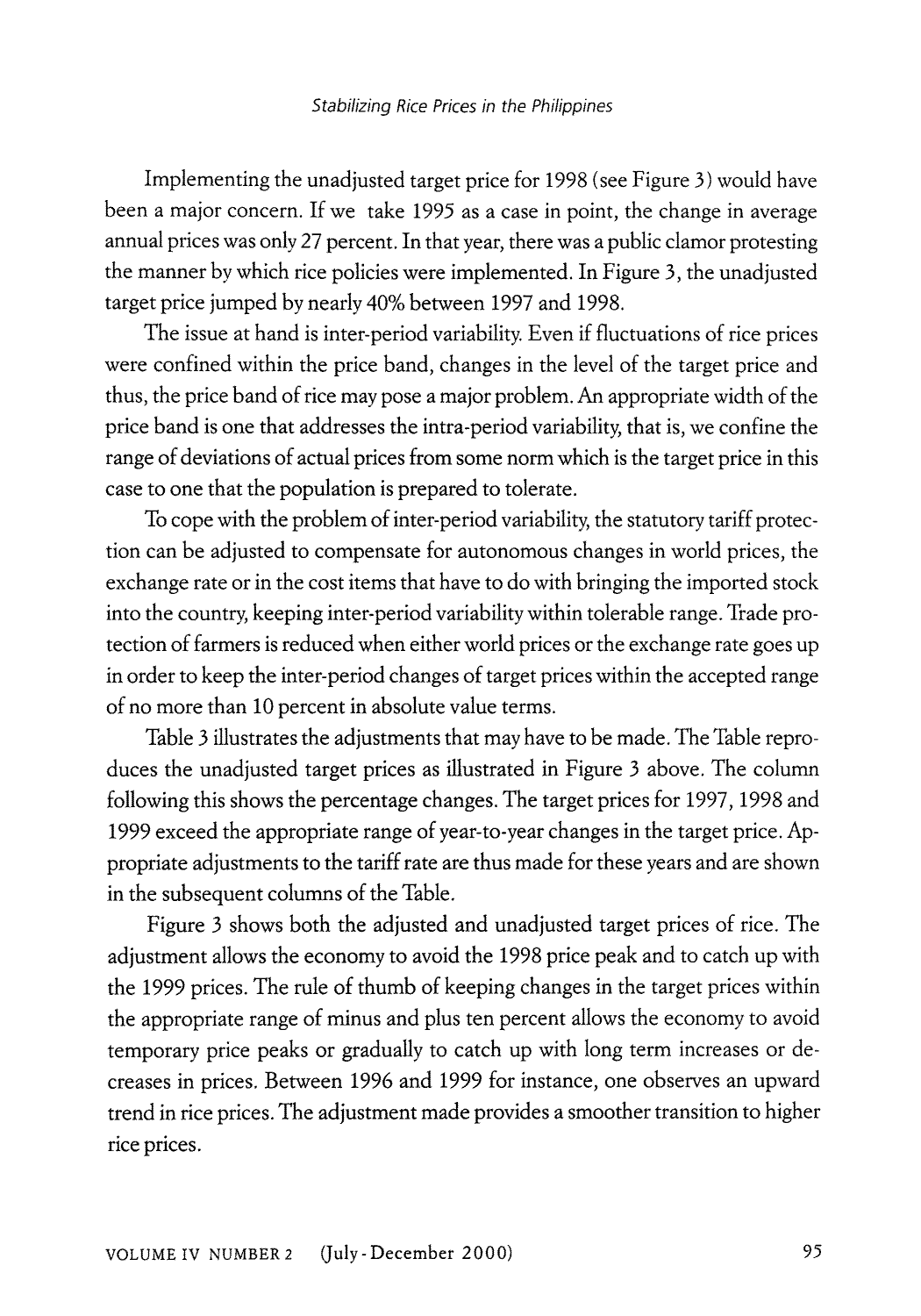|           |             |        | In Situ                        |                  |           |                           | In Situ<br>Warehouse      |                            |          |
|-----------|-------------|--------|--------------------------------|------------------|-----------|---------------------------|---------------------------|----------------------------|----------|
|           |             | Tariff | Import Warehouse<br>Cost Gross | Annual<br>Target | Percent   | Adjusted<br><b>Import</b> | Cost Gross<br>of Adjusted | Adjusted<br>Annual         | Percent  |
|           | Landed Cost | Rate   | of Tariff                      | Price            | Change    | <b>Tariff Rate</b>        | Tariff                    | <b>Target Price Change</b> |          |
|           | P/mt        | %      | P/kg                           | P/kg             |           | %                         | P/kg                      | P/kg                       |          |
| 95-Q1     | 7.298.11    | 50     | 11.39                          | 13.53            |           | 50                        | 11.39                     | 13.53                      |          |
| 95-Q2     | 8.049.05    | 50     | 12.56                          | 13.53            |           | 50                        | 12.56                     | 13.53                      |          |
| 95-Q3     | 9.599.35    | 50     | 14.98                          | 13.53            |           | 50                        | 14.98                     | 13.53                      |          |
| 95-Q4     | 9,714.97    | 50     | 15.16                          | 13.53            |           | 50                        | 15.16                     | 13.53                      |          |
| 96-Q1     | 9.364.63    | 50     | 14.56                          | 12.68            | $-6.28%$  | 50                        | 14.56                     | 12.68                      | $-6.28%$ |
| $96 - 02$ | 7.981.82    | 50     | 12.41                          | 12.68            |           | 50                        | 12.41                     | 12.68                      |          |
| 96-Q3     | 7.815.79    | 50     | 12.15                          | 12.68            |           | 50                        | 12.15                     | 12.68                      |          |
| 96-Q4     | 7.443.82    | 50     | 11.58                          | 12.68            |           | 50                        | 11.58                     | 12.68                      |          |
| 97-Q1     | 8.460.90    | 50     | 13.24                          | 14.20            | 12.00%    | 47                        | 12.99                     | 13.92                      | 9.85%    |
| 97-Q2     | 8.853.85    | 50     | 13.86                          | 14.20            |           | 47                        | 13.59                     | 13.92                      |          |
| 97-Q3     | 9,324.76    | 50     | 14.59                          | 14.20            |           | 47                        | 14.31                     | 13.92                      |          |
| 97-Q4     | 9.648.53    | 50     | 15.10                          | 14.20            |           | 47                        | 14.81                     | 13.92                      |          |
| 98-Q1     | 12,361.35   | 50     | 18.94                          | 19.75            | 39.11%    | 15                        | 14.62                     | 15.24                      | 9.44%    |
| 98-Q2     | 12,322.49   | 50     | 18.88                          | 19.75            |           | 15                        | 14.57                     | 15.24                      |          |
| 98-Q3     | 14.299.14   | 50     | 21.91                          | 19.75            |           | 15                        | 16.91                     | 15.24                      |          |
| 98-Q4     | 12.567.12   | 50     | 19.26                          | 19.75            |           | 15                        | 14.86                     | 15.24                      |          |
| 99-Q1     | 11.517.08   | 50     | 17.75                          | 16.16            | $-18.16%$ | 50                        | 17.75                     | 16.16                      | 6.07%    |
| 99-Q2     | 9,458.37    | 50     | 14.58                          | 16.16            |           | 50                        | 14.58                     | 16.16                      |          |
|           |             |        |                                |                  |           |                           |                           |                            |          |

**TABLE** 3: Estimated Target Price After Adjusting for Tariff Protection: 1995-1999

Source of landed cost: See Table 1.

# **Market Prices and the Price Band**

Figure 3 shows that the observed wholesale market rice prices are not all in the price band as in 1995 when the Philippines suffered a rice shortage. Wholesale prices remained above the price band in 1996 as world prices of rice declined in that year and domestic prices appeared to be downward sticky. In the aftermath of the rice shortage in 1995, it appeared that the government was serious about avoiding a shortage with adequate imports. Accordingly, wholesale rice prices started their decline beginning in the second quarter of 1996 and bottomed in the last quarter of that year. Rice prices were in the band in 1998 and 1999.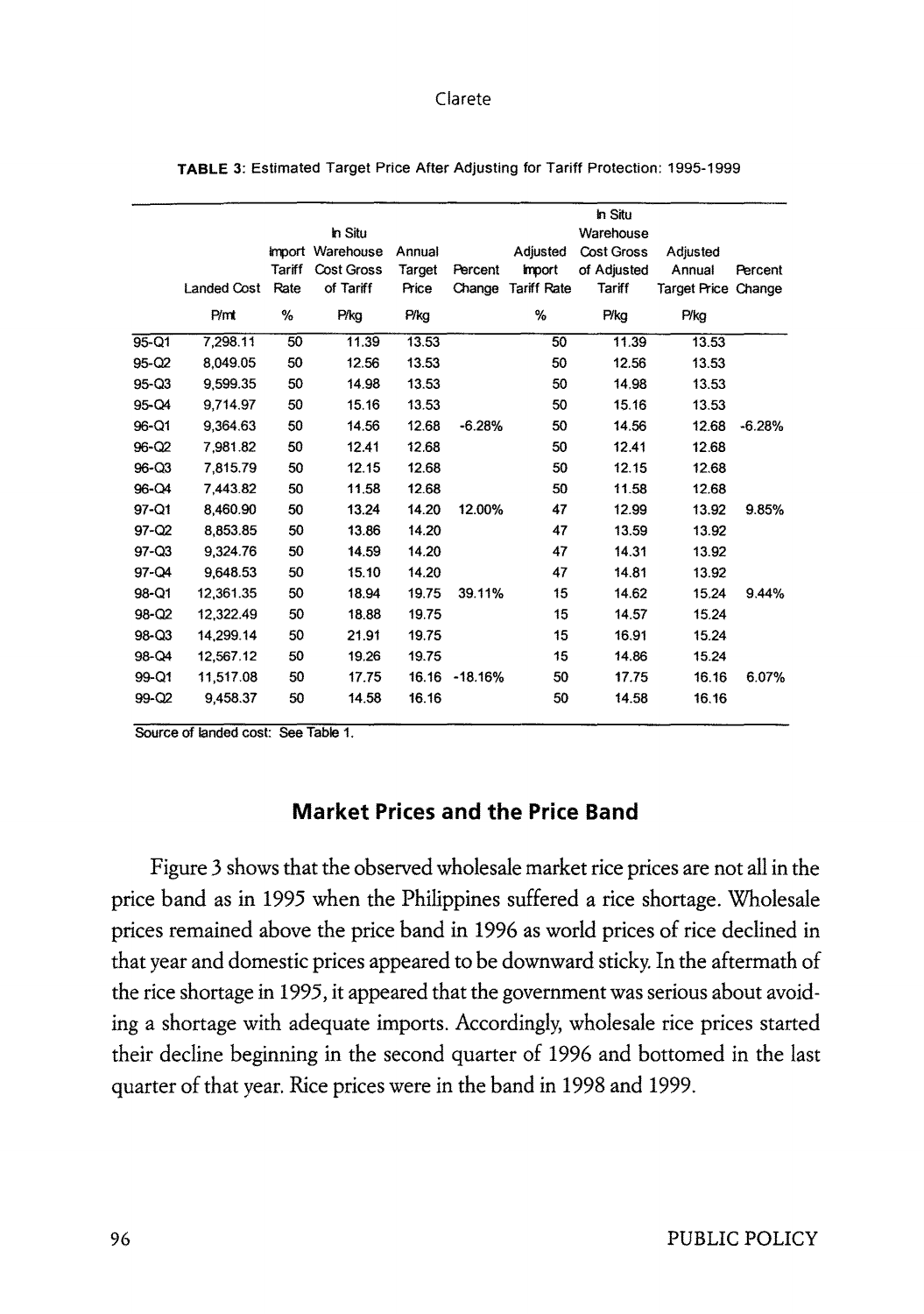The price band may be enforced with rice imports rather than buffer stocks. Stabilizing rice prices means ensuring that the equilibrium domestic rice prices are within the price band. If the supply curve shifts upward, potentially pushing the equilibrium domestic rice price above the price band, an appropriate volume of rice imports can be allowed to enter the country to keep prices within the band. The local supply and this volume of rice imports are just adequate enough to meet the demand for rice at some equilibrium domestic price within the band.

A model of the rice market was developed in order to simulate what would have been the rice imports if the target price were used as the prevailing wholesale rice prices. Figure 4 below shows both the observed and simulated rice imports. There are two of these simulated volumes. One refers to the required imports if market prices conformed to the unadjusted target prices (see Figure 3). The other version corresponds to the adjusted target price series.

One obsetves the seasonal nature of rice imports from the Figure. They tend to peak during the first half of a given year and to fall to about zero in the second half of the year. The year 1995 is an exception when authorities failed to allow rice imports until after the election in May of that year. It is interesting to note that in the last quarter of 1998 when imports traditionally fall to zero, the country imported about 370, 000 metric tons.

In 1998, the country imported over two million metric tons of rice. The drought may explain this unprecedented level of imported rice in any single year. In contrast, the country only required slightly over a million metric tons less to keep rice prices within the price band around the unadjusted target price. If we adjust the target price so that on a per year basis, the price in 1998 was no more than 110 percent of its level in 1997, the obsetved volume of imports was exactly required. The opposite result occurred instead in 1995 through 1997. The government imported less by close to a million and half metric tons than the volume required to keep the rice prices within the price band in those years.

While ensuring that imports are such as to make the equilibrium market price of rice as the target price, actual market prices are expected to fluctuate around the target price rather than be equal to it throughout the year. These fluctuations of market prices are due to the random timing of the availability of supplies of rice,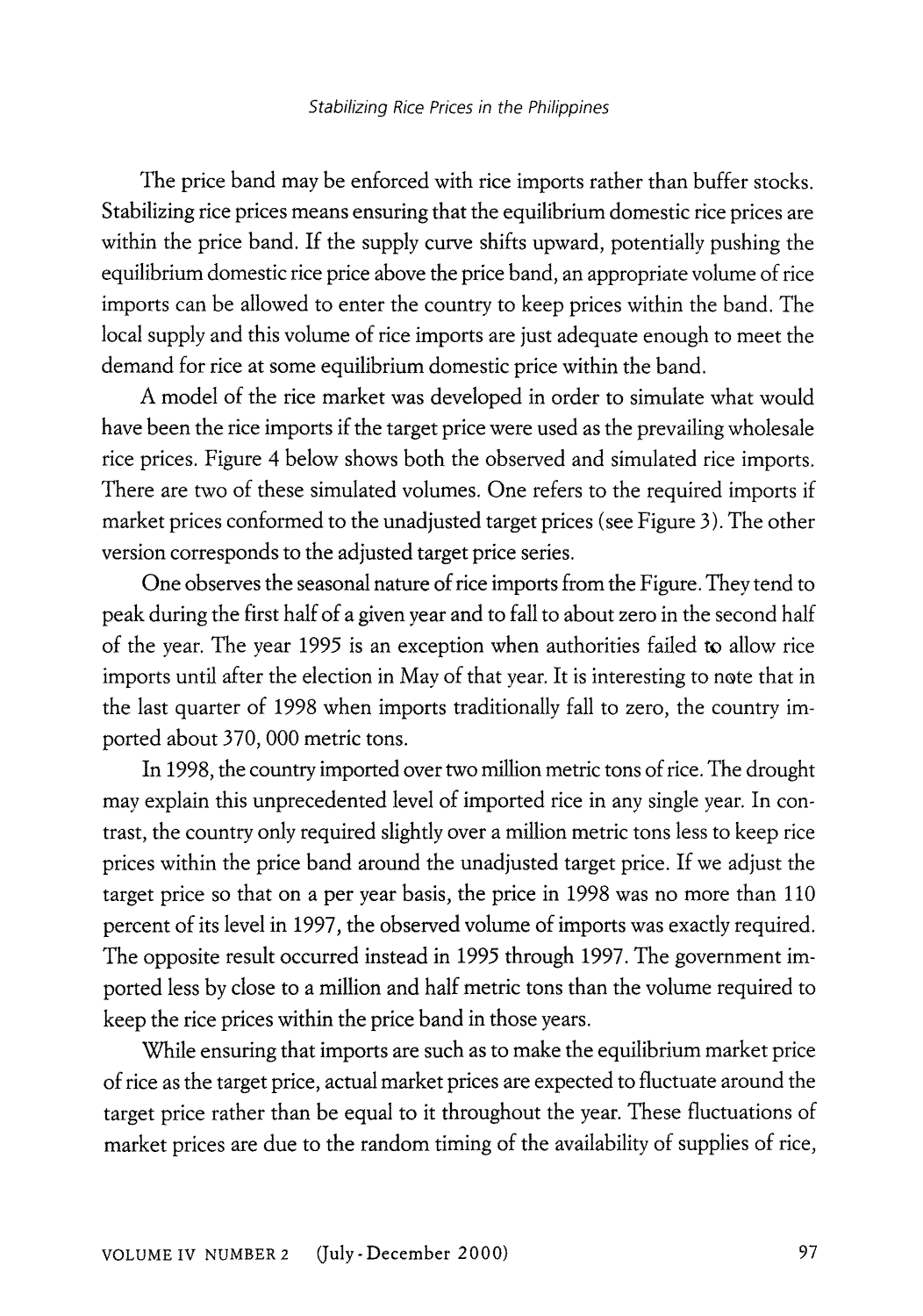**FJGURE4**  Observed and Estimated Imports of Rice Per Quarter If the Adjusted Target Price of Rice is Used as the Market Wholesale Price 1995-1999



regardless of source, to the market. Holders of such inventories will take advantage of the market information that they have and release stocks into the market when they see fit. However, since the aggregate supply is adequate to meet expected demand at target price, the fluctuations of market prices are expected to be in the neighborhood of the target price or within the price band, i.e. market prices are stable.

# **Impact of the Price Band Mechanism**

## **Impact on Farmers**

Figure *5* illustrates the impact on farm prices if the price band is used. There is hardly any difference between the average observed and estimated farm prices for palay if the unadjusted target price for rice is applied. The average of the former is 7.49 pesos per kilogram, while it is 7.52 pesos for the latter. Estimated farm prices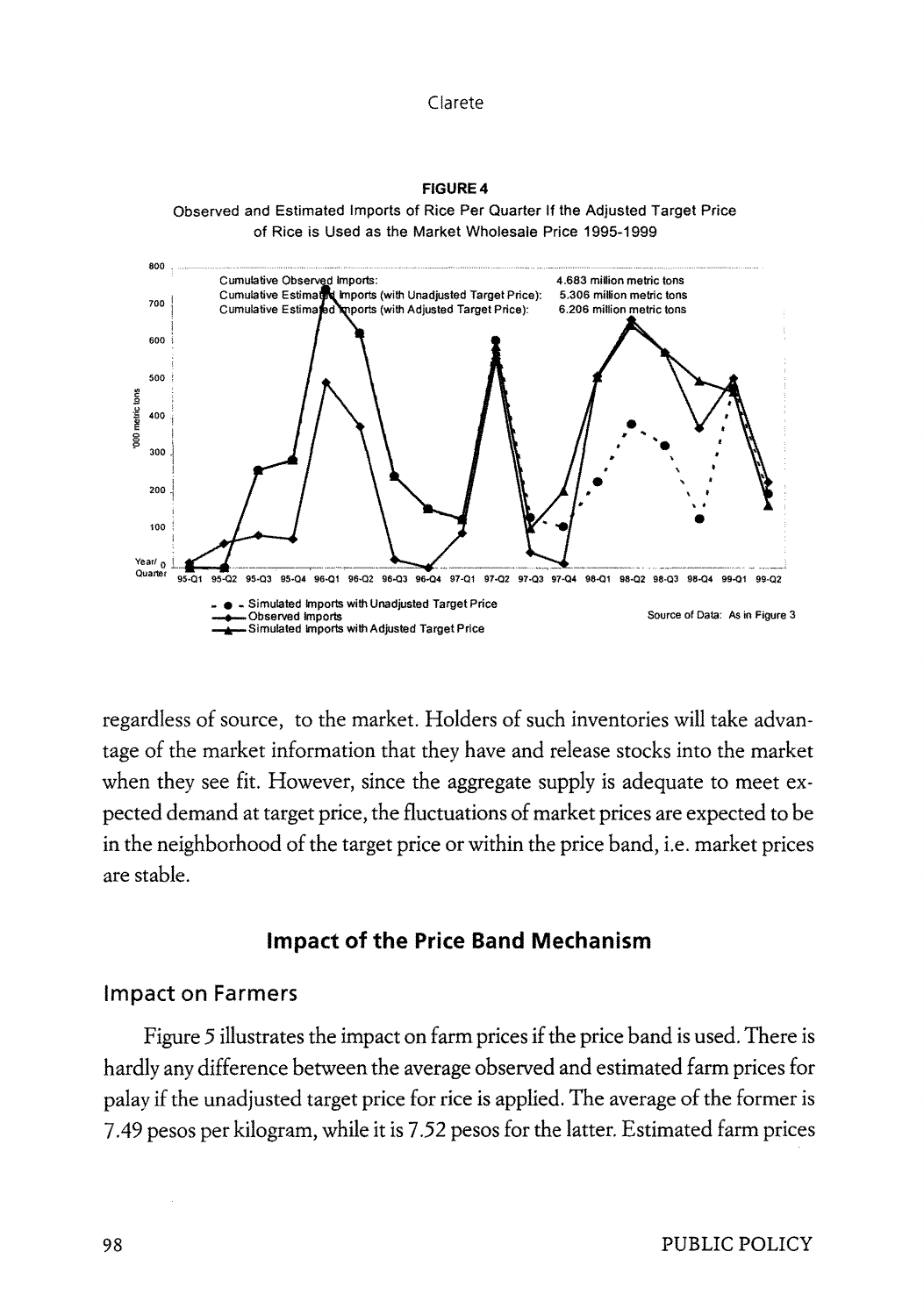

if the unadjusted target price was applied are more variable. While estimated farm prices where the adjusted target prices were applied are less variable as compared to one without the adjustments, the average estimated prices are nearly sixty centavos less per kilogram.

The nominal protection rate (NPR), the percentage difference of prices received by farmers and the shadow world price of palay, i.e. the border price of rice converted to palay and adjusted to bring the commodity to the farmgate, is computed to measure the impact of the price band mechanism on rice farmers. The computed NPRs associated with each of the three farm price series are shown in Table 4. The average protection rate where the unadjusted target price is applied is nearly 48 percent. If the adjusted target price was used, the protection rate is only slightly over 40 percent. This result is expected since adjustments to the target price were such as to keep changes in the annual target price within plus and minus ten percent.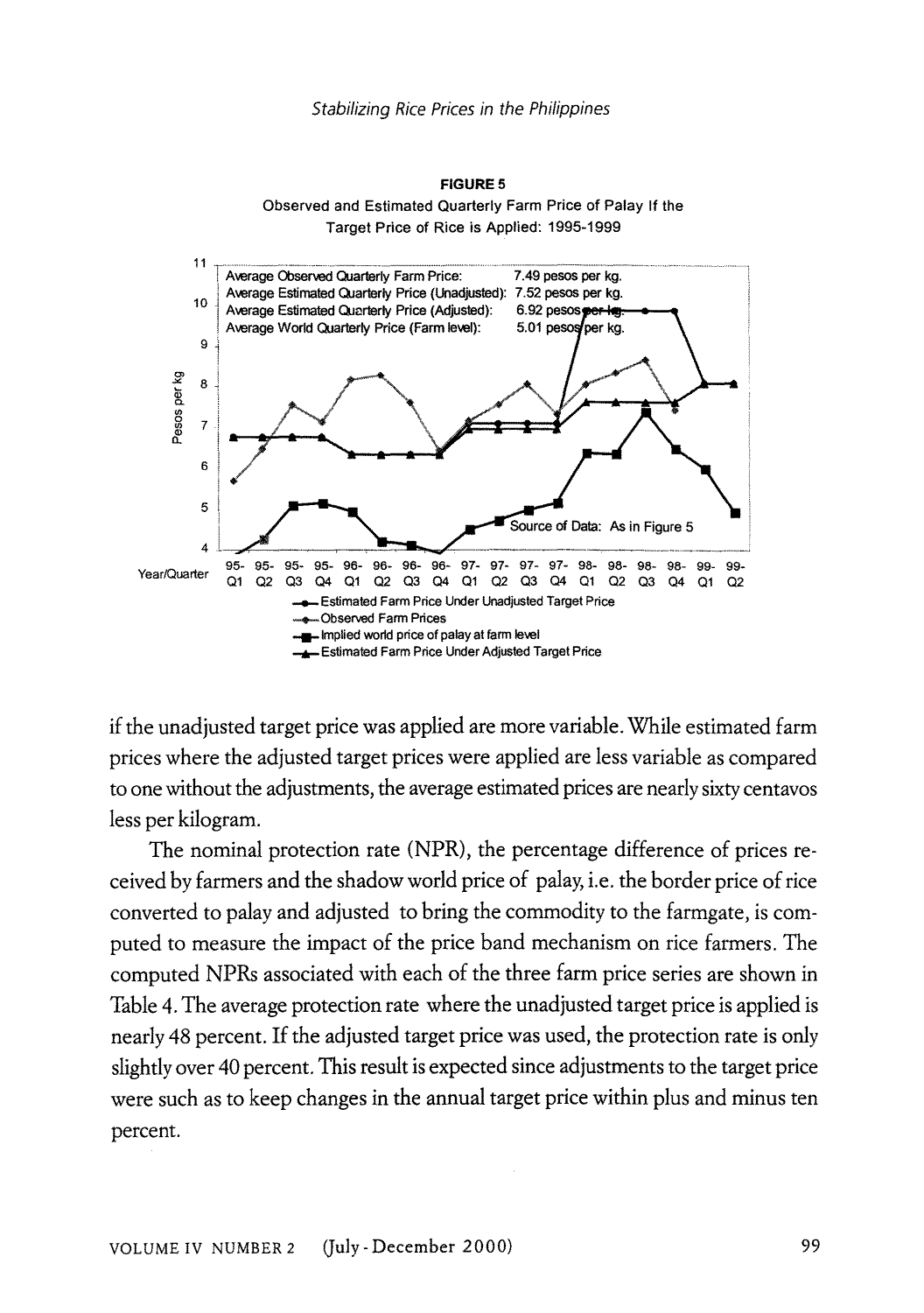|           |                         | Base Case: Observed       |            | Scenario if Unadiusted   |            | Scenario if the Adiusted |            |  |
|-----------|-------------------------|---------------------------|------------|--------------------------|------------|--------------------------|------------|--|
|           |                         | Farm Level Price of Palay |            | Target Price of Rice Was |            | Target Price of Rice Was |            |  |
|           | World Price             |                           | Nominal    |                          | Nominal    |                          | Nominal    |  |
|           | of Palay at             | Observed                  | Protection | Estimated                | Protection | Estimated                | Protection |  |
|           | Farm Level <sup>1</sup> | Price level               | Rate       | Price level              | Rate       | Price level              | Rate       |  |
|           | P/ka                    | P/kg                      |            | P/kg                     |            | P/ka                     |            |  |
| 1995      | 4.60                    | 6.70                      | 45.79%     | 6.76                     | 47.13%     | 6.76                     | 47.13%     |  |
| 1996      | 4.30                    | 7.62                      | 77.20%     | 6.34                     | 47.39%     | 6.34                     | 47.39%     |  |
| 1997      | 4.83                    | 7.52                      | 55.66%     | 7.10                     | 46.95%     | 6.96                     | 44.13%     |  |
| 1998      | 6.65                    | 8.12                      | 22.05%     | 9.88                     | 48.43%     | 7.62                     | 14.53%     |  |
| 1999      | 5.46                    | $\tilde{}$                |            | 8.08                     | 48.02%     | 8.08                     | 48.02%     |  |
| Average   | 5.17                    |                           | 22.05%     | 7.63                     | 47.58%     | 7.15                     | 40.24%     |  |
| Std. Dev. | 0.93                    | 0.59                      | 0.23       | 1.41                     | 0.01       | 0.70                     | 0.14       |  |

**TABLE 4:** Estimated Nominal Protection Rates on Palay Production: Base Case and Cases Involving Alternative Target Prices

1Border Rice (in-situ cost of rice) converted to palay price at the farm level by a multiple of 0.5.

Source: See Table 1 for estimates of border prices; and BAS for observed palay price at the farm level.

Although the nominal protection rate declines as target prices are adjusted so that their increases are no more than ten percent per year, farm profit per hectare tends to increase and farm prices appear to be more stable. The analysis is shown in Table *5.* Since the bulk of production cost represents non-traded inputs, e.g. land and labor, production costs are not sensitive to changes in world prices of rice or to the exchange rate. While the prices of the traded inputs, e.g. fertilizer, pesticides, are expected to adjust more quickly to changes in exchange rates, such increases tend to be offset by the rise in the target prices and palay prices, albeit to more than ten percent. Table 5 shows that the share of such inputs ranges from about 14 percent for non-irrigated farms to about 17 percent for irrigated farms.

In Table *5,* we simulated the impact of keeping increases in the target price to no more than ten percent on farm profits. In this analysis, the prices of traded inputs including fertilizer and chemicals are increased by forty percent. To recall from Table 3, the unadjusted target price would have increased by forty percent due to the currency devaluation and the increase in world price. Prices of palay at the farm level are then increased by ten percent, in keeping with the feature that the target price of rice will not increase by more than ten percent. The result of the simulation indicates that farm revenues increase by more than the increase in pro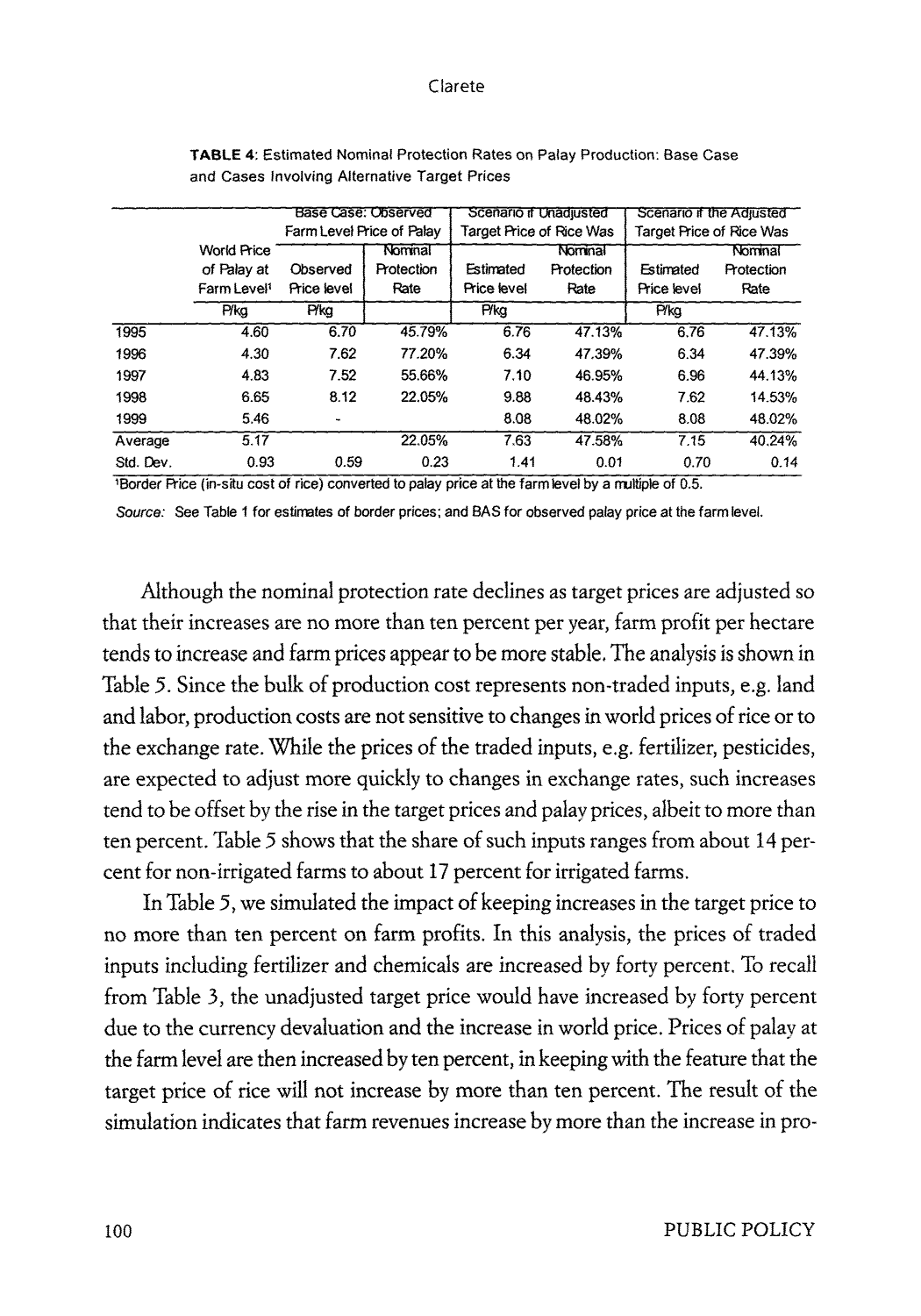duction cost. Net earnings as percent of production costs rise for both irrigated and non-irrigated farms.

## Farmers as Rice Consumers

While the decline in trade protection may reduce prices of palay compared to what it would have been if the target price at the farm level was unadjusted, this may be offset by the beneficial effect of lower rice prices. Rice farmers are both producers and consumers of rice. As producers, they are disadvantaged if government policy maintains changes in annual target prices within plus or minus ten percent. But as consumers, rice farmers benefit if increases in target prices are kept low. The net impact of these offsetting changes on farm income depends upon the

|                                     |           | <b>trigated Palay</b>           |                                       | Non-irrigated Palay |                                 |                                              |  |  |
|-------------------------------------|-----------|---------------------------------|---------------------------------------|---------------------|---------------------------------|----------------------------------------------|--|--|
|                                     | Base Case | Percent of<br><b>Total Cost</b> | Case With<br>Adjusted<br>Target Price | <b>Base Case</b>    | Percent of<br><b>Total Cost</b> | Case With<br>Adjusted<br><b>Target Price</b> |  |  |
| Labor inputs (pesos)                | 18,200    | 65.8%                           | 18,200                                | 15,400              | 75.9%                           | 15,400                                       |  |  |
| Other inputs (pesos)                | 9,450     | 34.2%                           | 11.346                                | 4,895               | 24.1%                           | 5,999                                        |  |  |
| Certified seeds                     | 800       | 2.9%                            | 800                                   | 800                 | 3.9%                            | 800                                          |  |  |
| Fertilizer <sup>1</sup>             | 2,640     | 9.5%                            | 3,696                                 | 1,920               | 9.5%                            | 2,688                                        |  |  |
| Chemicals <sup>1</sup>              | 2,100     | 7.6%                            | 2,940                                 | 840                 | 4.1%                            | 1,176                                        |  |  |
| Sacks                               | 750       | 2.7%                            | 750                                   | 525                 | 2.6%                            | 525                                          |  |  |
| <b>Irrigation fees</b>              | 1,200     | 4.3%                            | 1.200                                 |                     | $0.0\%$                         |                                              |  |  |
| PCIC Insurance                      | 700       | 2.5%                            | 700                                   |                     | $0.0\%$                         |                                              |  |  |
| Interest on loan                    | 1,260     | 4.6%                            | 1,260                                 | 810                 | 4.0%                            | 810                                          |  |  |
| Total Cost (pesos)                  | 27,650    | 100.0%                          | 29,546                                | 20,295              | 100.0%                          | 21,399                                       |  |  |
| Yield (metric tons)                 | 5         |                                 | 5                                     | 4                   |                                 | 4                                            |  |  |
| Average farmgate price (p           | 7,620     |                                 | 8,382                                 | 7,620               |                                 | 8,382                                        |  |  |
| Total Revenues (pesos) <sup>2</sup> | 38,100    |                                 | 41.910                                | 26,670              |                                 | 29,337                                       |  |  |
| Net Revenues (pesos)                | 10,450    |                                 | 12,364                                | 6,375               |                                 | 7,938                                        |  |  |
| Return on investment                | 27%       |                                 | 30%                                   | 24%                 |                                 | 27%                                          |  |  |

**TABLE** 5: Impact of Adjustment in Target Price on the Farm Profits in Palay Production in 1996 (Per Hectare basis)

Source of Base Case Data: Bureau of Agricultural Statistics.

1. The prices are adjusted by a multiple of 1.4 to simulate the irrpact on fertilizer and chenical cost if the target price was not adjusted.

2. The price is adjusted by a multiple of 1.1 since palay prices go up by ten percent after adjusting for the target price.

Notes: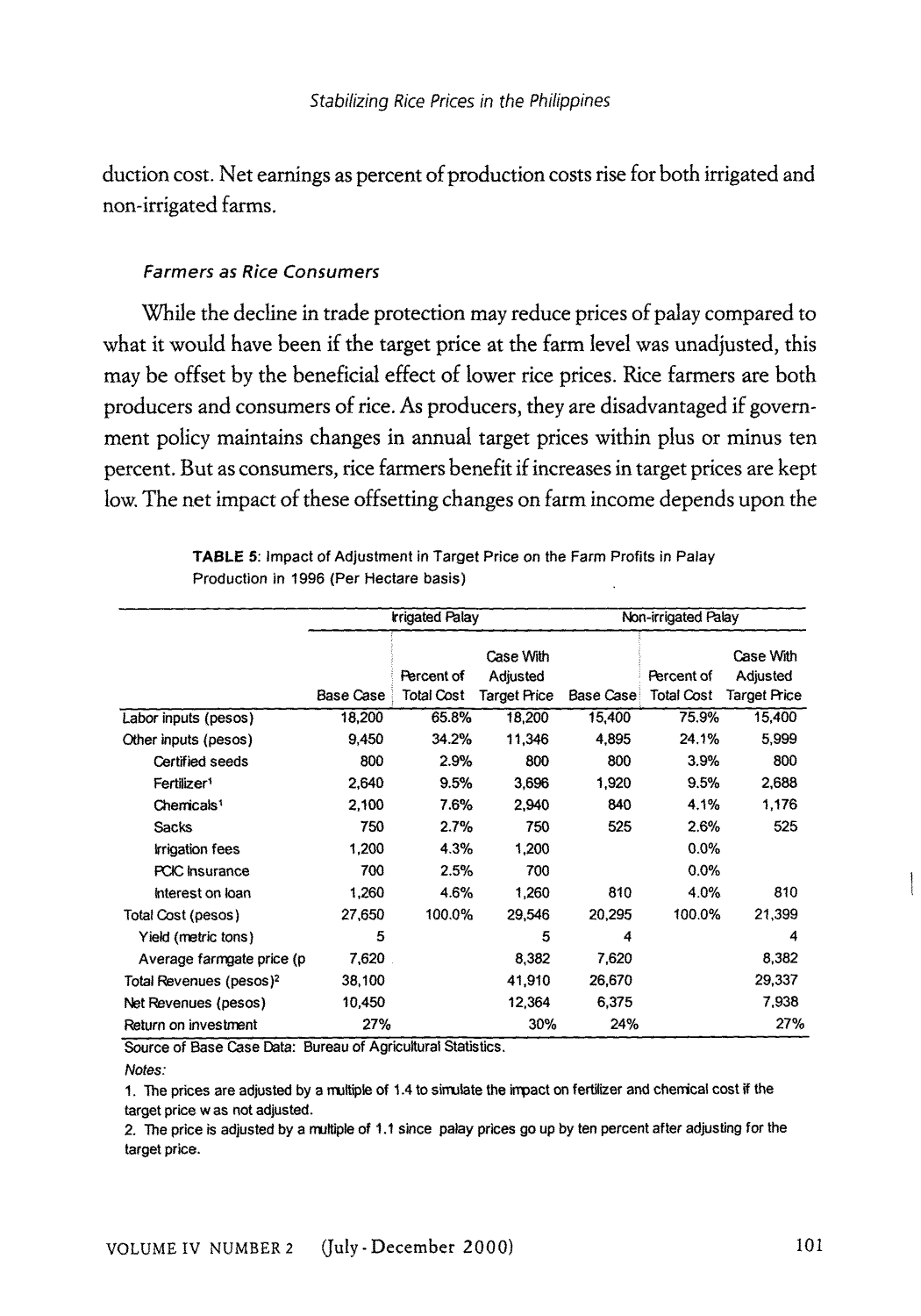proportion of the rice consumption that a typical rice farmer would have to source from the market. The more that the farmer depends on the market for his rice requirement, the more penalized he is by trade protection.

# **Extraordinary Situations**

The discussion above focuses on the features of the price band mechanism under ordinary situations. However, there are two extraordinary situations that may emerge in the implementation of the price band mechanism. In a year with an unusually large rice harvest, the average annual price of locally grown rice is expected to fall by more than ten percent. If local production of rice increases higher than normal, the government would have to increase demand for rice to avoid a destabilizing drop in rice prices. The added demand could then be exported at a loss to the government, the loss being society's price for avoiding rice price instability induced by an extraordinary harvest in a non-typical year.

In coping with this extraordinary situation, the government simply computes the amount of exports required to defend the target price. Since the locally pro-

**An ad hoc problem may be addressed with an ad hoc** 

cured stocks destined for export are not internationally competitive, then the government may have to put up adequate budgetary resources to export the stocks at world prices. However, the intervention to cope with this extraordinary situation may be carried out by a private trading company engaged for this purpose. The point of this **intervention.** reform is that the government does not need to institutionalize a procurement capacity for dealing with prob-

lems such as this one that do not happen every year. An ad hoc problem may be addressed with an ad hoc intervention. This way, the government is able to keep the cost of stabilizing rice prices in the country. To implement this intervention, that part of government tasked to continue the regulatory mandate of the National Food Authority must have access to a contingency fund for this purpose.

Related to this is the problem when a given locality or region of the country is hit by a natural disaster. The emergency may be a typhoon, flood, earthquake, vol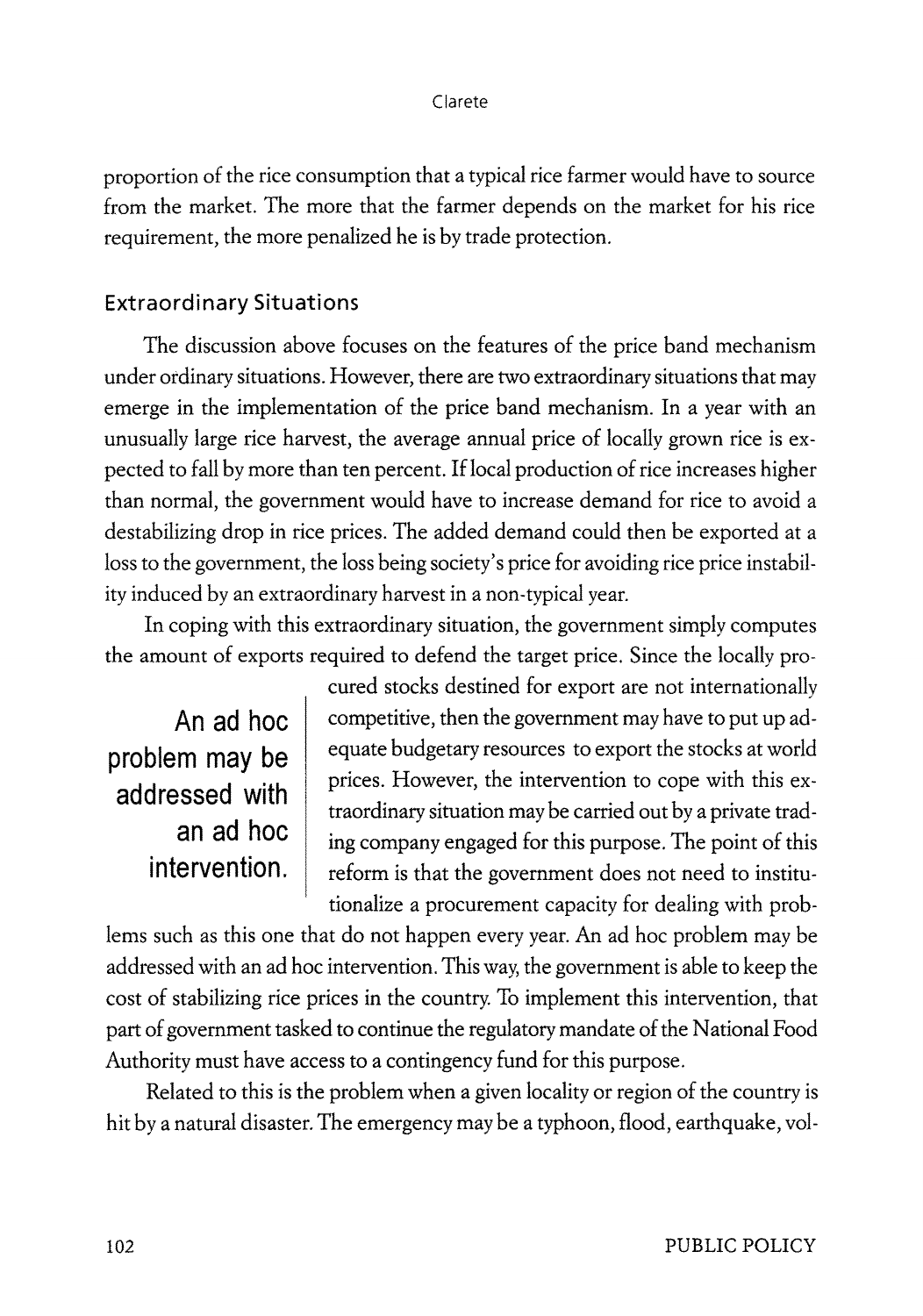canic eruption and similar occurrences. In each situation, the flow of private sector stocks into the region is slowed down, raising rice prices there. One advantage of the present policy regime is that the NFA can address location-specific price instability. The corporation has a network of warehouses and has the ability to inject rice supply in the shortest time possible when a natural disaster hits a region of the country. The current approach is of course unnecessarily more costly. As discussed in the preceding paragraph, the services of a corporation can be engaged by the government to inject supplies in the disaster-hit area. The point is that it is more costly to invest in a capability that requires recurrent maintenance expenditure to cope with a problem that occurs infrequently.

Another extraordinary situation is when world prices decline and/or the exchange rate appreciates by a magnitude as to decrease the target price by more than ten percent. The target price in this situation may be reduced to no more than ten percent. Since world prices are unusually low and/or the currency is strong, import tariffs may have to be increased to ensure that the reduced target price is within bounds.

## **Impact on Regional Markets**

Regional rice prices are relatively integrated with one another. As shown in Table 6, more than half of the correlation coefficients are at least 0.7. The rice prices in Cagayan Valley, Central Luzon and Southern Tagalog have correlation coefficients of at least 0.7. Bicol is apparently linked to the Southern Tagalog rice market. Rice prices in both the Cordillera and Ilocos regions are correlated. Together, the two regions take market information from either Cagayan Valley, Central Luzon or Southern Tagalog.

With two exceptions, Mindanao prices are likewise fairly correlated with another. One exception is the case of Northern and Central Mindanao, with a correlation coefficient of *0.53.* The other one is the pair of Central Mindanao and Caraga. It would seem from the Table that both Central Mindanao and Caraga take market information from Southern Mindanao, raising the importance of Davao as the source of rice market information. Mindanao appears to be one integrated market.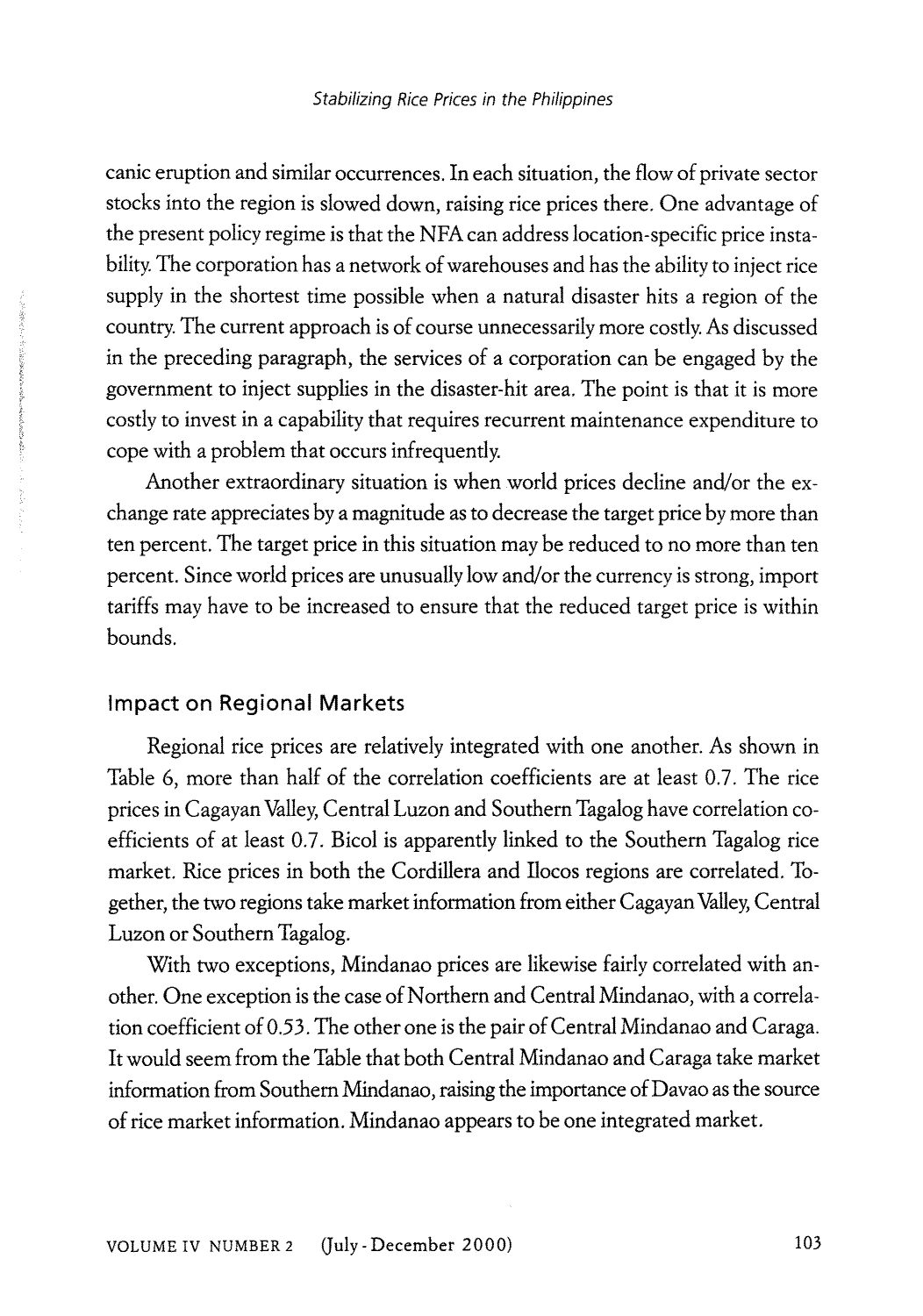The Visayan regions can be grouped into two in terms of the degree to which their respective rice prices are correlated. The first group is Western Visayas and the other group comprises Central and Eastern Visayas. Western Visayas, being a major rice producing region, appears to use up all its local production for in-region consumption. Its prices are even less correlated than Manila's prices although marketable surpluses in the region can go to Metro Manila. Cebu has a major international port and any net rice deficit in Central Visayas may be supplied with imported rice. Although Central Visayan prices are weakly correlated with Metro Manila prices,

|                          | TABLE 6: Correlation Matrix of Monthly Retail Prices, By Region: 1995-1998 |                |                 |                 |                 |              |                |                |                |  |  |
|--------------------------|----------------------------------------------------------------------------|----------------|-----------------|-----------------|-----------------|--------------|----------------|----------------|----------------|--|--|
|                          |                                                                            |                | CAGAYAN         | <b>CENTRAL</b>  | <b>SOUTHERN</b> |              | <b>WESTERN</b> | <b>CENTRAL</b> | <b>EASTERN</b> |  |  |
|                          | CAR                                                                        | LOCOS          | <b>VALLEY</b>   | <b>LUZON</b>    | <b>TAGALOG</b>  | <b>BICOL</b> | <b>VISAYAS</b> | <b>VISAYAS</b> | <b>VISAYAS</b> |  |  |
|                          |                                                                            |                |                 |                 |                 |              |                |                |                |  |  |
| CAR                      | 1.00                                                                       | 0.78           | 0.91            | 0.92            | 0.89            | 0.80         | 0.37           | 0.83           | 0.84           |  |  |
| LOCOS                    |                                                                            | 1.00           | 0.91            | 0.84            | 0.78            | 0.48         | 0.59           | 0.72           | 0.70           |  |  |
| CAGAYAN VALLEY           |                                                                            |                | 1.00            | 0.88            | 0.88            | 0.74         | 0.43           | 0.78           | 0.75           |  |  |
| <b>CENTRAL LUZON</b>     |                                                                            |                |                 | 1.00            | 0.84            | 0.59         | 0.46           | 0.79           | 0.82           |  |  |
| SOUTHERN TAGALOG         |                                                                            |                |                 |                 | 1.00            | 0.77         | 0.29           | 0.71           | 0.80           |  |  |
| <b>BICOL</b>             |                                                                            |                |                 |                 |                 | 1.00         | 0.05           | 0.68           | 0.65           |  |  |
| <b>WESTERN VISAYAS</b>   |                                                                            |                |                 |                 |                 |              | 1.00           | 0.54           | 0.54           |  |  |
| <b>CENTRAL VISAYAS</b>   |                                                                            |                |                 |                 |                 |              |                | 1.00           | 0.83           |  |  |
| <b>EASTERN VISAYAS</b>   |                                                                            |                |                 |                 |                 |              |                |                | 1.00           |  |  |
|                          |                                                                            |                |                 |                 |                 |              |                |                |                |  |  |
|                          |                                                                            | <b>WESTERN</b> | <b>NORTHERN</b> | <b>SOUTHERN</b> | <b>CENTRAL</b>  |              |                | <b>METRO</b>   | <b>PHLI-</b>   |  |  |
|                          |                                                                            | <b>MNDANAO</b> | <b>MNDANAO</b>  | <b>MNDANAO</b>  | <b>MNDANAO</b>  | ARMM         | CARAGA         | <b>MANILA</b>  | <b>FFINES</b>  |  |  |
|                          |                                                                            |                |                 |                 |                 |              |                |                |                |  |  |
| CAR                      |                                                                            | 0.64           | 0.49            | 0.61            | 0.55            | 0.84         | 0.69           | 0.67           | 0.91           |  |  |
| LOCOS                    |                                                                            | 0.58           | 0.43            | 0.60            | 0.50            | 0.66         | 0.63           | 0.79           | 0.84           |  |  |
| <b>CAGAYAN VALLEY</b>    |                                                                            | 0.60           | 0.44            | 0.61            | 0.47            | 0.75         | 0.66           | 0.76           | 0.89           |  |  |
| CENTRAL LUZON            |                                                                            | 0.70           | 0.57            | 0.61            | 0.62            | 0.82         | 0.66           | 0.70           | 0.91           |  |  |
| SOUTHERN TAGALOG         |                                                                            | 0.62           | 0.41            | 0.57            | 0.56            | 0.85         | 0.73           | 0.81           | 0.89           |  |  |
| <b>BICOL</b>             |                                                                            | 0.52           | 0.40            | 0.49            | 0.34            | 0.74         | 0.57           | 0.44           | 0.72           |  |  |
| <b>WESTERN VISAYAS</b>   |                                                                            | 0.64           | 0.38            | 0.77            | 0.69            | 0.57         | 0.56           | 0.40           | 0.59           |  |  |
| <b>CENTRAL VISAYAS</b>   |                                                                            | 0.74           | 0.56            | 0,72            | 0.65            | 0.75         | 0.74           | 0.58           | 0.88           |  |  |
| <b>EASTERN VISAY AS</b>  |                                                                            | 0.78           | 0.53            | 0.77            | 0.79            | 0.83         | 0.77           | 0.66           | 0.91           |  |  |
| WESTERN MINDANAO         |                                                                            | 1.00           | 0.74            | 0.89            | 0.82            | 0.81         | 0.76           | 0.51           | 0.84           |  |  |
| NORTHERN MINDANAO        |                                                                            |                | 1.00            | 0.70            | 0.53            | 0.81         | 0.72           | 0.22           | 0.64           |  |  |
| <b>SOUTHERN MINDANAO</b> |                                                                            |                |                 | 1,00            | 0.79            | 0.76         | 0.80           | 0.51           | 0.82           |  |  |
| CENTRAL MINDANAO         |                                                                            |                |                 |                 | 1.00            | 0.73         | 0.61           | 0.52           | 0.76           |  |  |
| ARMM                     |                                                                            |                |                 |                 |                 | 1.00         | 0.75           | 0.63           | 0.91           |  |  |
| <b>CARAGA</b>            |                                                                            |                |                 |                 |                 |              | 1.00           | 0.54           | 0.82           |  |  |
| <b>METRO MANILA</b>      |                                                                            |                |                 |                 |                 |              |                | 1.00           | 0.74           |  |  |
| <b>PHLIPPINES</b>        |                                                                            |                |                 |                 |                 |              |                |                | 1.00           |  |  |

|  | TABLE 6: Correlation Matrix of Monthly Retail Prices, By Region: 1995-1998 |  |  |  |  |
|--|----------------------------------------------------------------------------|--|--|--|--|
|  |                                                                            |  |  |  |  |

Source of Basic Data: Bureau of Agriculture Statistics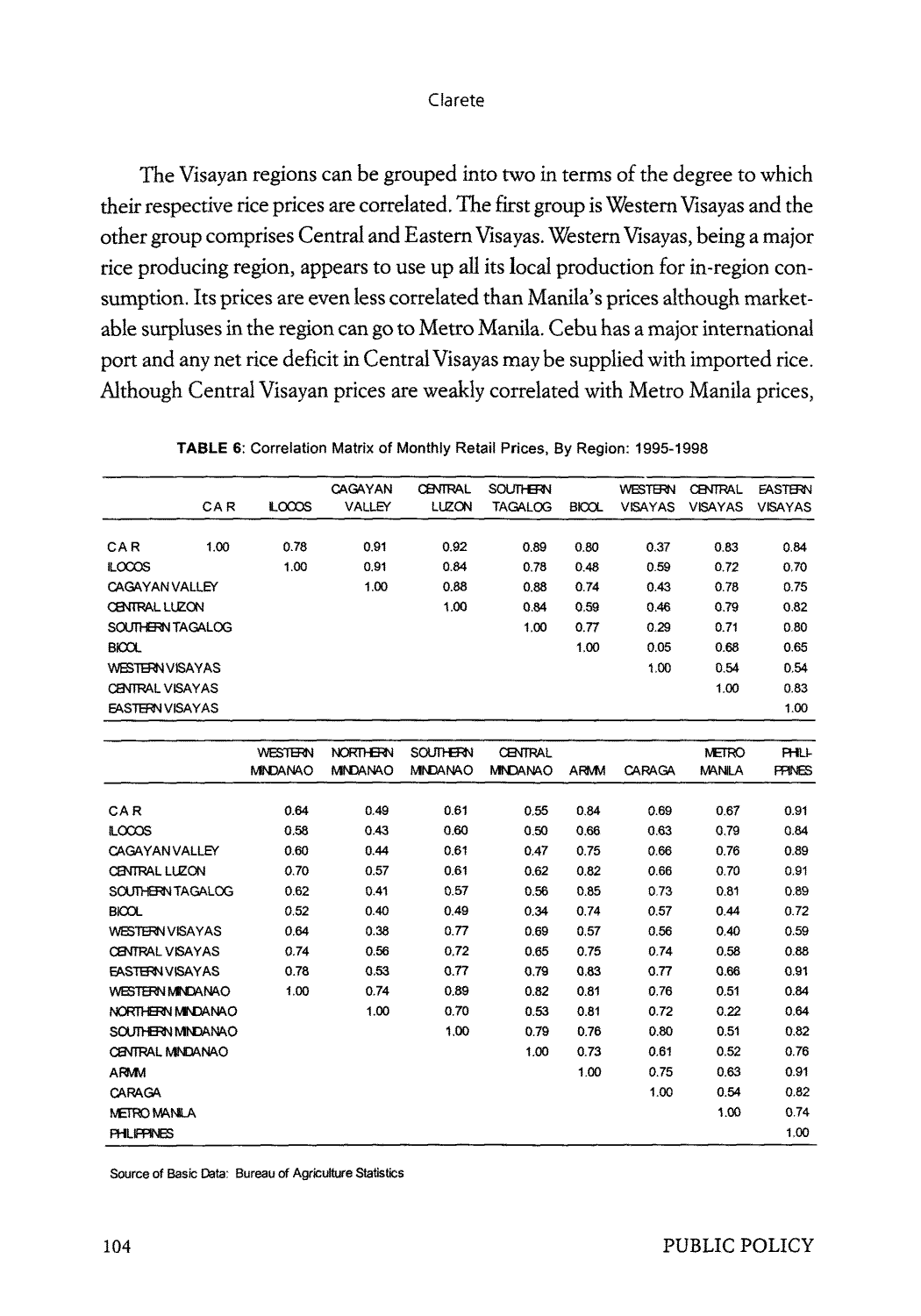Cebu can serve the function of Metro Manila, benchmarking levels of regional rice prices with those of imported rice.

From the foregoing analysis, it seems that regional rice prices in the country are relatively integrated with one another. If aggregate supply and demand match at near the target price, levels of regional prices may be in the neighborhood of the target price, except for marketing costs. The transmission mechanism of market information may start from major deficit areas with international seaports.

# **Concluding Remarks**

The approach of adjusting the target price to keep annual changes in target prices within plus or minus ten percent may be incon-

sistent with the Philippine obligation under the WfO Agreement on Agriculture (AOA). Under Article 4.1 of the AOA, variable import levies are prohibited as these are regarded by the WTO to be a form of nontariff import barrier. At present, this is not an issue since the Philippines maintains a non-tariff measure (NTM) for rice under the Special Treatment provision of the AOA.

**World prices tend to be more stable since the likelihood of a world shortage of rice is low.** 

In *2005* however, the country's special treatment of rice will have to be lifted and the Philippine government will have to convert this barrier into a bound ordinary customs duty. If the government will convert the rice import NTM to its equivalent tariff protection rate, market rice prices in the Philippines will fluctuate, depending upon the exchange rate and world prices of rice. The price band mechanism becomes inconsistent if the bound tariff rate for rice imports is already low as to rule out any unilateral upward adjustment of it. This poses a problem if either the world prices of rice fall to a low level or the Philippine currency appreciates by more than ten percent and market prices fall outside of the price band. The mechanism is no longer defensible.

If not for exchange rate movements that recently proved to be substantive, tariffication of the rice import NTM at its tariff equivalent rate is expected to result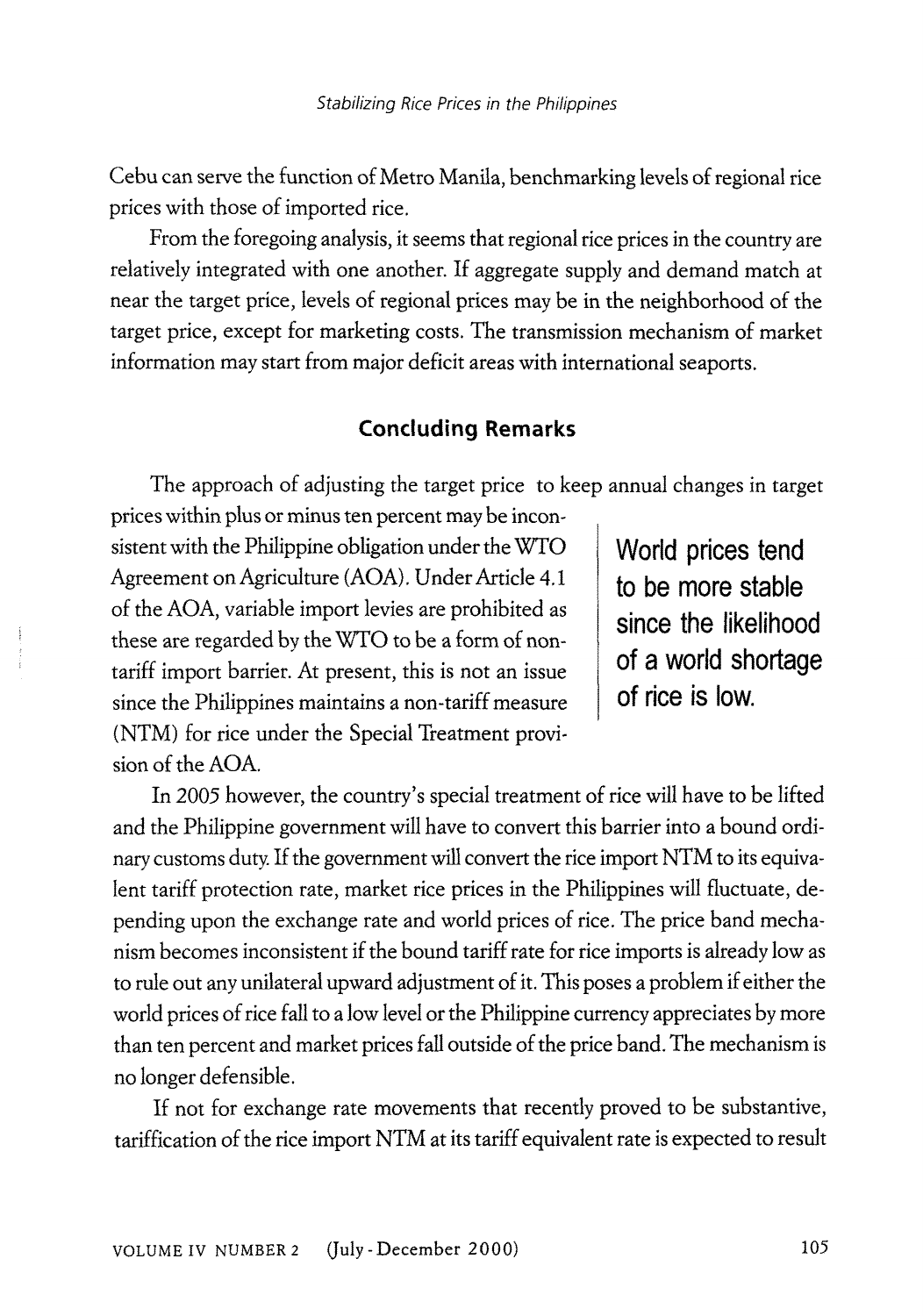in price stability. World prices tend to be more stable since the likelihood of a world shortage of rice is low.

However, if the government imposes excessive tariffs, the NTM, then the country will expect more price instability and will virtually re-introduce the NTM in the form of the minimum access volume. Since the out-quota tariff rate is high, shortages in rice will not be met with out-quota imports because of the redundantly high tariff rates. Minimum access volumes or in-quota rice imports will have to be adjusted up during shortages for this purpose. While shortages are dealt with by the expansion of the MAV, domestic prices will go up or down with changes in the exchange rate. Legally, the variable import levy is no longer a tool for keeping rice prices within the band.

Since developing countries are allowed to bind at above applied tariff rates by the WTO, the Philippine government may appropriately set its binding commitment for the tariff rate on in-quota rice imports. The level is chosen to enable adjustment of applied (not bound) in-quota tariff rates to implement the price band mechanism and in a way consistent with the AOA. This is a possibility; the realization of it depends upon the outcome of the negotiation that the Philippines and its trading partners will undertake oefore 2005. But by its purpose, the in-quota tariff rate would have to be bound low so as to ensure full utilization of the quota. Thus, exchange rate stabilization measures, rather than the price band mechanism, will become the tools for stabilizing rice prices as well.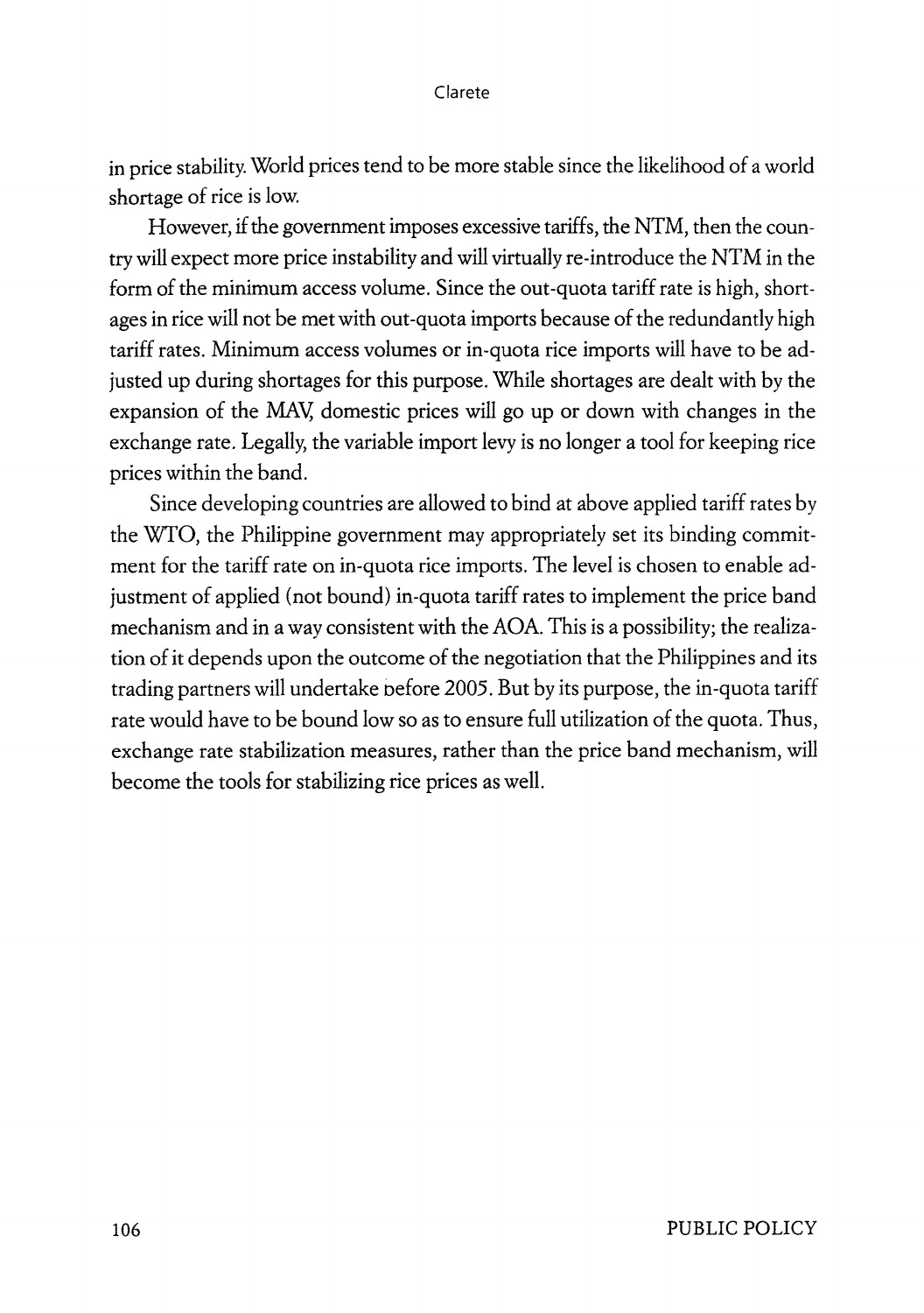## **References**

- AGILE. 2000. "Strategic Reorganization of the National Food Authority for the Next Millennium." Report to the National Food Authority and USAID.
- Arkadie, B., et al. 1991. "Study on Foodcrop Policies, The Philippines." Report to the Asian Development Bank and the Department of Agriculture.
- AYC Consultants, Inc. 1989. "A Grains Stabilization Policy Study." Report submitted to the USAID and the Department of Agriculture.
- Balisacan, A., R. L. Clarete and A.M. Cortez. 1992. "The Food Problem in the Philippines: Situation, Issues and Policy Options." Final Report submitted to the International Food Policy Research Institute, Massachusetts.
- Bigman, D. 1982. *Coping with Hunger: Toward a system of food security and price stabilization.* Cambridge, Mass., U.S.A.: Ballinger.
- Bouis, Howarth. 1991. *Food Demand Elasticities by Income Group by Urban and Rural Populations for the Philippines.* Washington, D.C.: International Food Policy Research Institute.
- Clarete, R., R. Fabre, C. Balbosa and E. Castro. 1992. "Securing Food Security: Performance Assessment and Future Directions of the NFA." Report submitted to USAID and the Department of Agriculture (ASAP).

and Gonzales, L. 1996. "Philippine Agriculture Policy and Planning Study." Report to the Asian Development Bank and the Department of Agriculture.

\_\_ , et al. 1998 "Grains Sector Development Program." Report to the Asian Development Bank and the Department of Agriculture (TA 2717 -PHI).

- Dawe, D. and P. Timmer. 1991. "Rice Price Stabilization: Contrasting Experiences in the Philippines and Indonesia." Agricultural Policy Project II Research Report No. 339. Cambridge, Mass., U.S.A.: Harvard Institute for International Development, Harvard University.
- Islam, N. and S. Thomas. 1996. "Foodgrain Price Stabilization in Developing Countries: Issues and Experiences in Asia." *Food Policy Review,* 3, Washington, D.C.: International Food Policy Research Institute.
- Kanbur, S.M.R. 1984. "How to Analyze Commodity Price Stabilization: A Review Article." *Oxford Economic Papers* 36(3), pp. 336-453.